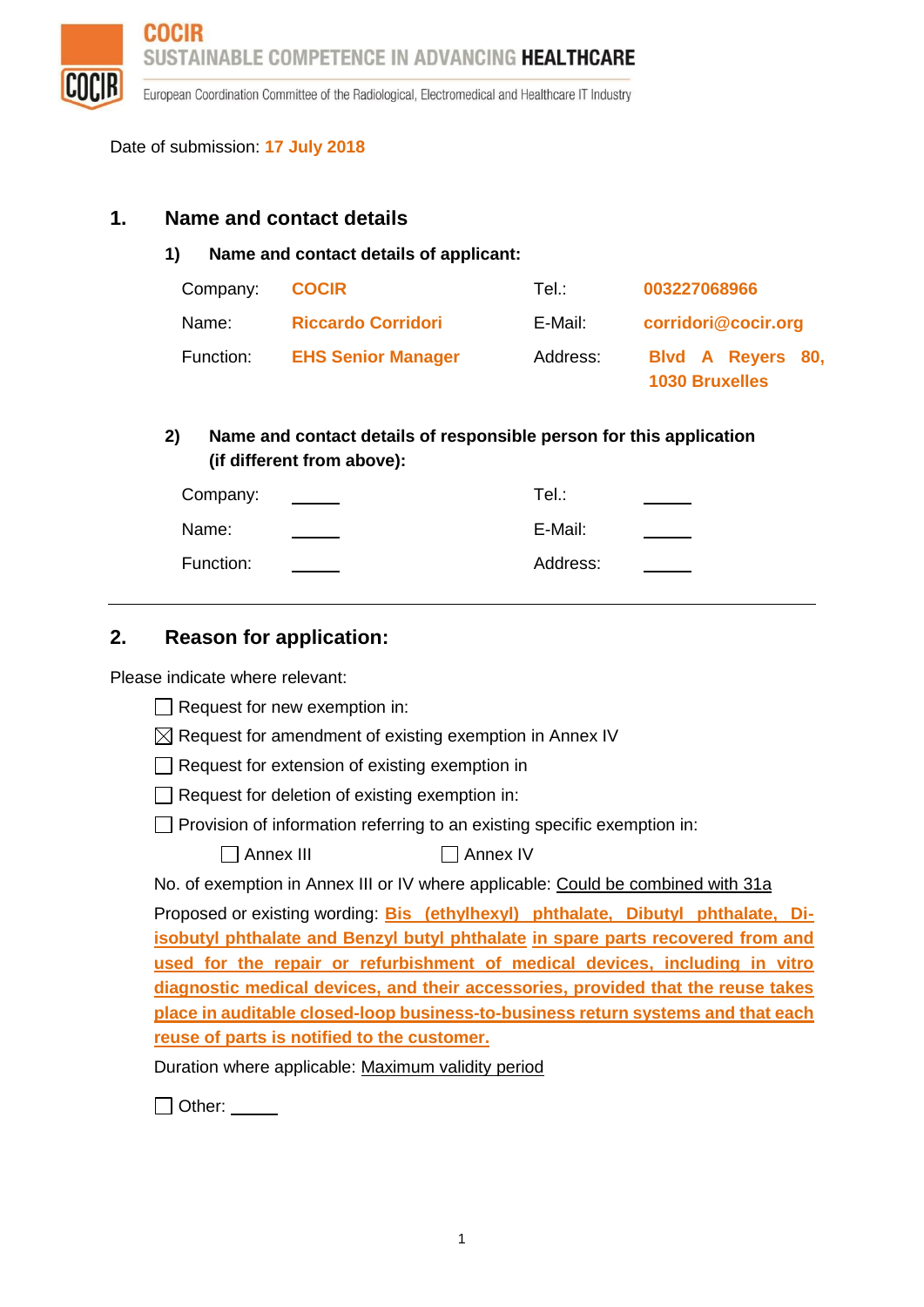

# **3. Summary of the exemption request / revocation request**

Similar to existing exemption 31a, this new exemption for the four RoHS-restricted phthalates will allow the reuse of recovered parts, regardless of where or when the medical devices they are originating from, were placed on the market. As already demonstrated for exemption 31a, and re-established again by the recent Waste Framework Directive, the environmental impacts of sending an old part to waste management and manufacturing a new replacement part always has a significantly higher overall impact than reusing the old part.

Allowing all recovered spare parts to be reused, provides a net environmental and health benefit and is paramount to establish a proper circular economy business model. Life Cycle Analysis has been used to demonstrate that the overall health and environmental impact of reuse is less negative that the overall impact of disposal and manufacture of replacement parts.

# **4. Technical description of the exemption request / revocation request**

#### **(A) Description of the concerned application:**

1. To which EEE is the exemption request/information relevant?

Name of applications or products: category 8: medical devices such as MRI, CT, PET, SPECT, ultrasound imaging, patient monitors, In vitro-diagnostic medical devices.

a. List of relevant categories: (mark more than one where applicable)

| $\Box$ 1 | $\Box$ 7      |
|----------|---------------|
| $\Box$ 2 | $\Box$ 8      |
| $\Box$ 3 | $\boxtimes$ 9 |
| $\Box$ 4 | $\Box$ 10     |
| $\Box$ 5 | $\Box$ 11     |
| $\Box$ 6 |               |

- b. Please specify if application is in use in other categories to which the exemption request does not refer: Category 9 (please refer to existing exemption 31a for scope)
- c. Please specify for equipment of category 8 and 9:

The requested exemption will be applied in

 $\Box$  monitoring and control instruments in industry

 $\boxtimes$  in-vitro diagnostics

 $\boxtimes$  other medical devices or other monitoring and control instruments than those in industry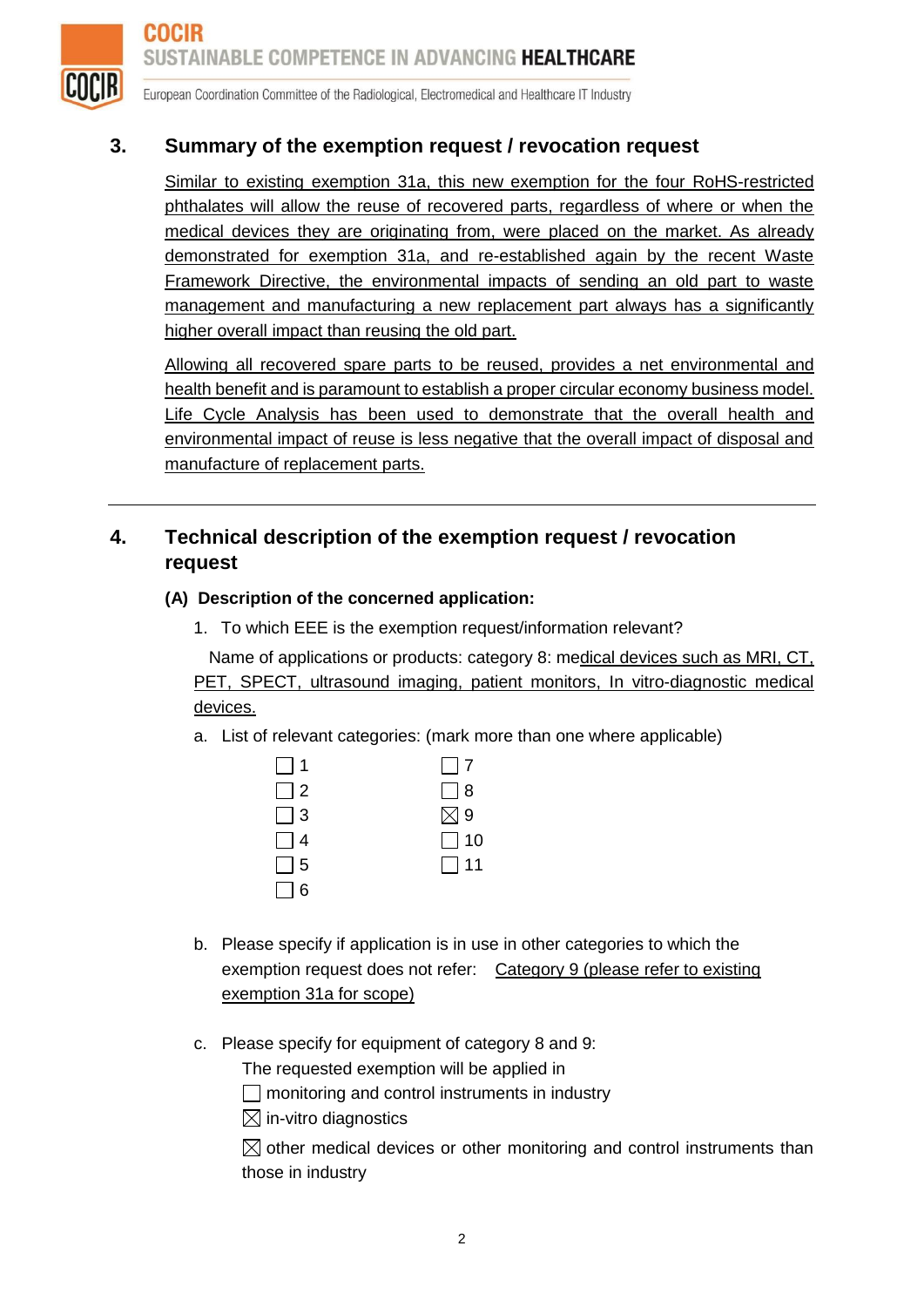TAINABLE COMPETENCE IN ADVANCING **HEALTHCARE** 



COCIR

European Coordination Committee of the Radiological, Electromedical and Healthcare IT Industry

2. Which of the six substances is in use in the application/product? (Indicate more than one where applicable)

| $\Box$ Pb | $\Box$ Cd $\Box$ Hg $\Box$ Cr-VI $\Box$ PBB $\Box$ PBDE           |  |  |
|-----------|-------------------------------------------------------------------|--|--|
|           | $\boxtimes$ DEHP $\boxtimes$ DBP $\boxtimes$ DiBP $\boxtimes$ BBP |  |  |

- 3. Function of the substance: Added to polymers, rubber, adhesives, paints and lacquers to confer flexibility and sometimes also added to polymers as a processing aid
- 4. Content of substance in homogeneous material (%weight): Between 1 and 50%
- 5. Amount of substance entering the EU market annually through application for which the exemption is requested: No net change in amount within the EU Please supply information and calculations to support stated figure. All parts that are produced for medical devices after 21 July 2021 will not contain the four restricted phthalates. However recovered parts may contain these substances, although for the reasons explained in this exemption request, it will not be possible to determine how much. However, the phthalates that are in parts that are recovered from medical devices placed on the EU market before 21 July 2021 will not enter the EU market after 21 July 2021 as they will already be on the market. The exemption will extend the life of parts already on the market only. Some non-EU parts that contain phthalates will enter the EU market after this date, but also, a similar quantity of parts recovered from medical devices placed on the EU market before 21 July 2021 will also leave the EU. Overall, therefore, there will be no net change in the amounts of these phthalates present in the EU as the amounts entering will be similar to the amounts leaving.
- 6. Name of material/component: Bis (ethylhexyl) phthalate (DEHP), Dibutyl phthalate (DBP), Di-isobutyl phthalate (DiBP) and Benzyl butyl phthalate (BBP) which are added to polymers (including rubber), adhesives, sealants, paints and lacquers.

The uses of these four phthalates are for example:

- Plasticiser in PVC wire and cable insulation
- Additive in rubber seals and O-rings used in connectors
- Additive in rubber grommets that support cables
- Plasticiser in PVC labels including those used on components such as capacitors
- Added to give flexibility to adhesives used to seal capacitors and other electronic components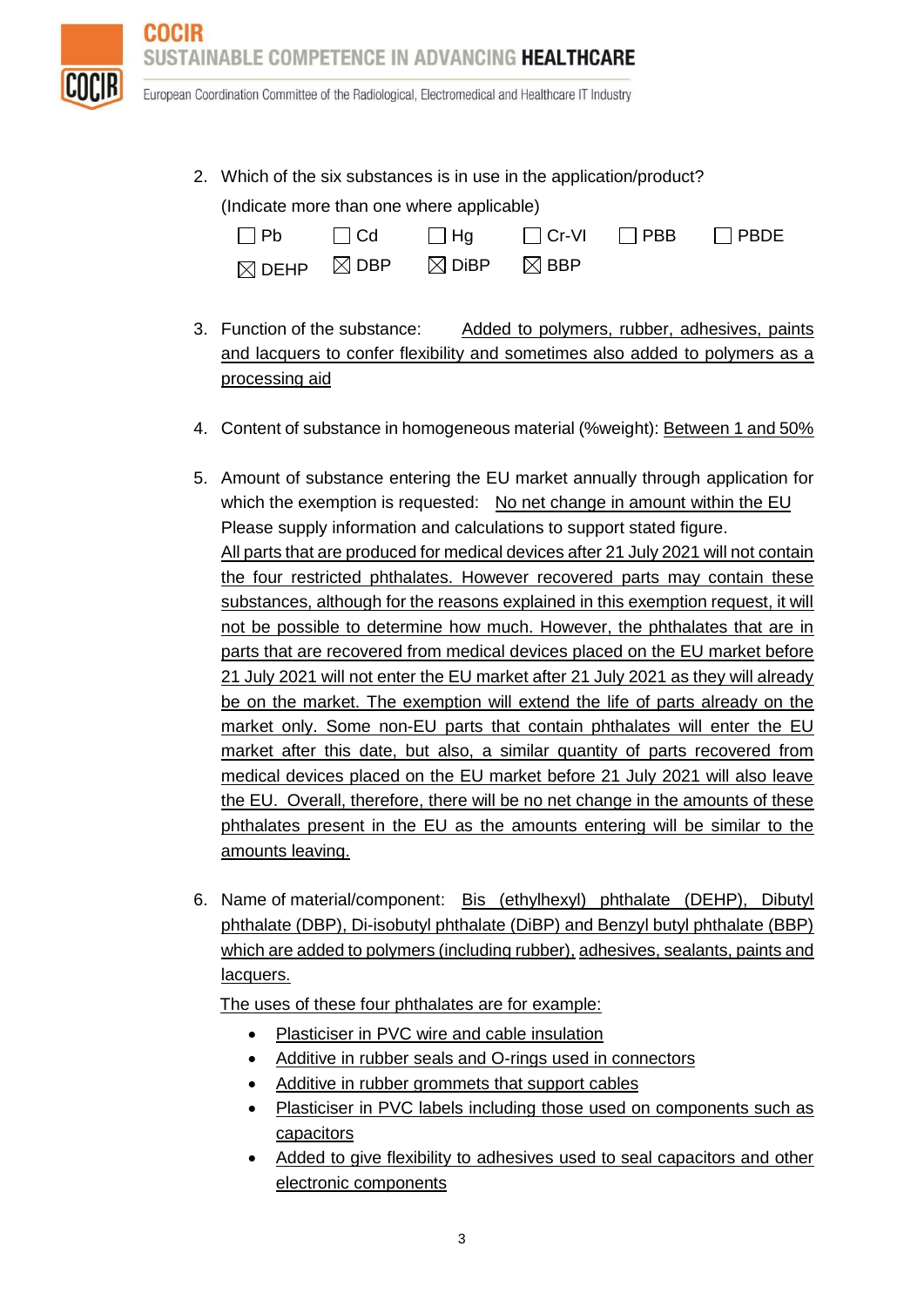**COCIR** SUSTAINABLE COMPETENCE IN ADVANCING **HEALTHCARE** 



European Coordination Committee of the Radiological, Electromedical and Healthcare IT Industry

- Added to give flexibility to die attach material in integrated circuit packages
- As a processing aid in polymer mouldings

These applications are used in many types of parts of medical devices, a few illustrative examples are:

- X-ray tubes (include PCBs, cables, housing, etc.)
- Printed circuit boards (PCBs)
- MRI coils
- Detectors and components of detectors (e.g. radiation detectors)
- **Transducers with associated cables**
- 7. Environmental Assessment:

| LCA: | $\boxtimes$ Yes |
|------|-----------------|
|      |                 |

 $\Box$  No

### **(B) In which material and/or component is the RoHS-regulated substance used, for which you request the exemption or its revocation? What is the function of this material or component?**

This new exemption is required for the same reasons that RoHS exemption 31a was required before the entry into force of restrictions for medical devices in 2014.

Many types of part are removed from used medical devices during refurbishment, repair, servicing or maintenance and then these parts are re-used for the repair, refurbishment, servicing and maintenance (referred to in this document as RRSM) of different medical devices. The RoHS Directive allows non-compliant spare parts to be used to repair noncompliant medical devices that were placed on the market before the entry into force of the restriction. According to the Commission Delegated Directive 2015/863, recovered parts containing phthalates can be used to repair, upgrade etc medical devices placed on the market before July 2021.

RoHS amendment 2017/2102/EU Article 4.5 also allows non-compliant parts recovered from medical devices that were placed on the EU market before 21<sup>st</sup> July 2014 to be used in medical devices to be placed on the market until 21 July 2024, but these dates however are applicable to the original six RoHS substances, not for phthalates which will not be restricted in Medical Devices until 21 July 2021.

Starting from 2021, new phthalate-free medical devices will be sold on the EU market. According to Commission Delegated Directive 2015/863 they could not be repaired with phthalates-containing spare parts but this is permitted only for MDs placed on the market before July 2021. At that time, the warehouses of medical device OEMs would be filled with recovered spare parts, that as shown below, cannot be declared phthalates-free (whether they comply or not). The consequence is that recovered and refurbished spare parts could not be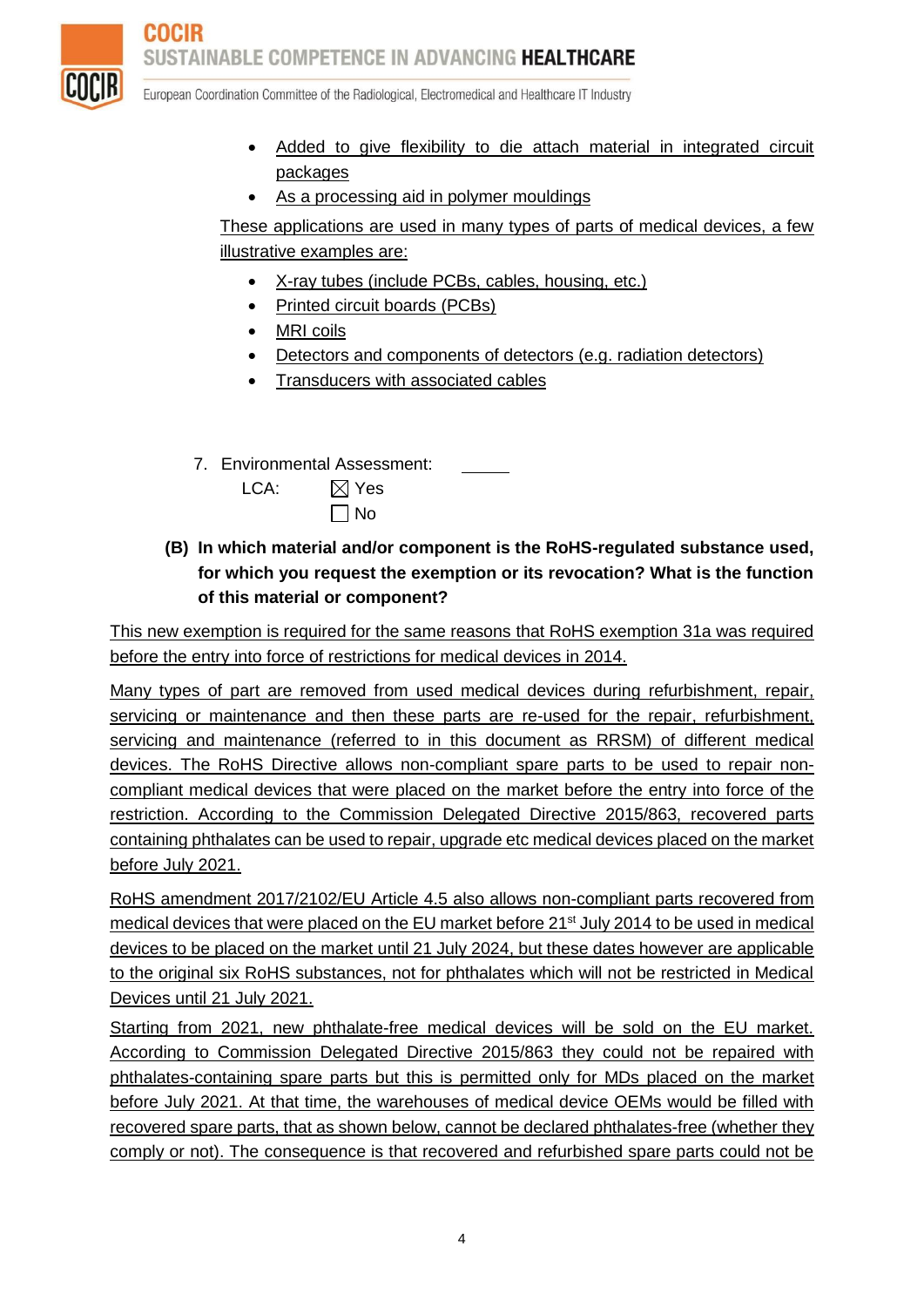COCIR

European Coordination Committee of the Radiological, Electromedical and Healthcare IT Industry

### used to RRSM medical devices coming back from healthcare providers that were placed on the market after 21 July 2021.

Recovered and refurbished spare parts are as good as new parts, but they are lower cost to hospitals and are readily available. The global logistic created by manufacturers allows spare parts to be delivered worldwide to hospitals to RRSM medical devices to ensure the shortest possible downtime for the benefit of patients' health. Medical devices manufactured by COCIR's members are critical devices used in ER departments and other critical care facilities. Without the possibility to use recovered spare parts, newly manufactured spare parts will have to be used with the following implications:

- Higher costs for hospitals and clinics in EU
- Longer downtimes when new parts have to be made before the device can be repaired. Delays in availability of spare parts for faulty equipment has a direct impact on health of EU citizens due to delays in providing treatment
- Larger environmental impact due to the unnecessary wasting of older parts and manufacturing of new ones.

At the same time, after July 2021, used phthalates-free medical devices will be sent back to OEMs for refurbishment. Only recovered parts which may contain phthalates will be available in OEM's warehouses, and therefore refurbishment will be impossible as using new parts is not an option (this would make refurbished equipment too expensive compared to new equipment and to hospital budget).

Exemption 31a, published in 12/02/2016<sup>1</sup> allows the use of recovered spare parts from medical devices to be reused for RRSM operations regardless of when and where the medical devices from which the parts originated and whether they were previously placed on the market in the EU or in a non-EU country. Exemption 31a recognized the principle that the environmental benefits of reusing part are always higher than manufacturing a new part. It is a basic principle of the EU Circular Economy, reconfirmed in the Waste Framework Directive in 2018: that reuse and life extension are always far better options than waste recycling and manufacturing of replacement new products.

The new exemption 31a for phthalates is needed to allow recovered spare parts to be reused instead of being wasted and to save global resources and the energy required for manufacturing new ones to replace discarded parts that could otherwise be used, as well as benefiting EU healthcare as explained above.

### **Phthalates free or not?**

The restriction of the four phthalates was published on 31<sup>st</sup> March 2015. Subsequently, manufacturers have been endeavoring to determine whether parts and materials contain any of these four substances with the aim of replacing them wherever possible by 21<sup>st</sup> July 2021. However, it is frequently not possible to determine from suppliers if these substances are present in any parts used in medical devices before March 2015 as this restriction had not

*<sup>1</sup> <http://eur-lex.europa.eu/legal-content/EN/TXT/?uri=CELEX:32016L0585>*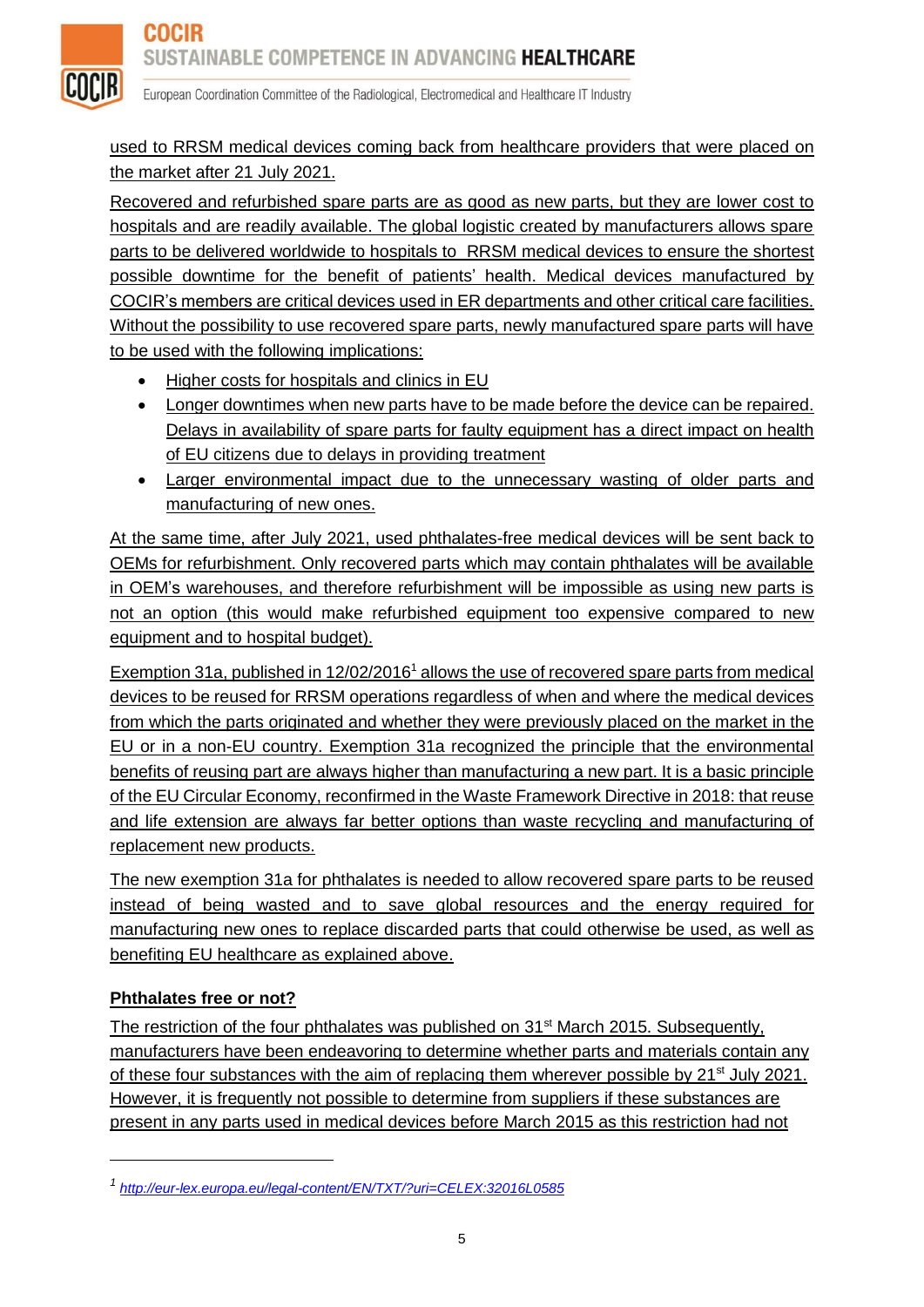

 $\overline{a}$ 

European Coordination Committee of the Radiological, Electromedical and Healthcare IT Industry

been published and so there was no requirement from RoHS for suppliers to provide this information. Information on the presence of phthalates has not always been available to medical device manufacturers until long after March 2015. Due to long supply chains, it can take manufacturers of devices a considerable length of time to determine whether which plasticizer is used in components.

Although these four phthalates are also REACH SVHCs and REACH Article 33 requires suppliers to inform recipients if these are present at >0.1% of the articles (based on a different concentration limit to RoHS), it was understood (explained in the original ECHA Guidance on substances in articles) that the term "article" referred to the complete assembly as supplied. Most of the times this meant that these substances were present at less than 0.1% in complex equipment and so suppliers did not have to communicate the content down the supply chain. It has only been since the European Court of Justice ruling on the definition of articles and publication of new guidance by ECHA in 2017 that SVHC information from suppliers is based on the new interpretation.

As a result, medical equipment manufacturers are unable to determine from the supply chain whether these four phthalates were used in parts that they used in the past to manufacture medical devices and they wish to recover and reuse for RRSM of medical devices,. Previously, DEHP in particular was widely used in electrical equipment, but DBP, BBP and DiBP are also found to have been used. As there was no restriction of these substances before March 2015 and the concentration in the supplied article was below the threshold limit that triggered communication obligations according to REACH Article 33, suppliers had not collected information on the use of these four phthalates. As this was not determined when the components were originally used, it is now not possible to obtain this information from the supply chain as there are no records. It is also impossible to determine whether they are present by chemical analysis as all available methods are destructive which would prevent reuse of the parts<sup>2</sup>.

Medical equipment manufacturers will only be able to use these parts after July 2021 to RRSM any product in need of repair, maintenance, servicing or refurbishment, if they know that they are fully compliant. As they cannot determine if DEHP, DBP, DiBP and BBP are present or not in recovered parts, it is not possible to determine compliance with the RoHS Directive and so no parts can be reused at all unless permitted by an exemption. An exemption will be needed that allows reuse of recovered parts that contain these substances. As will be shown in section 6, this exemption is justified because the environmental and health impact of allowing the exemption is less negative than not granting this exemption.

In addition, this exemption should preferably follow the form and structure of current exemption 31a to allow that all recovered parts can be reused.

Medical Devices are specialist relatively low volume equipment where each model is usually

*<sup>2</sup> Chemical analysis of phthalates is described in standard EN 62321-8:2017, Determination of certain substances in electrotechnical products. Phthalates in polymers by gas chromatography-mass spectrometry (GC-MS), gas chromatography-mass spectrometry using a pyrolyzer/thermal desorption accessory (Py/TD-GC-MS)*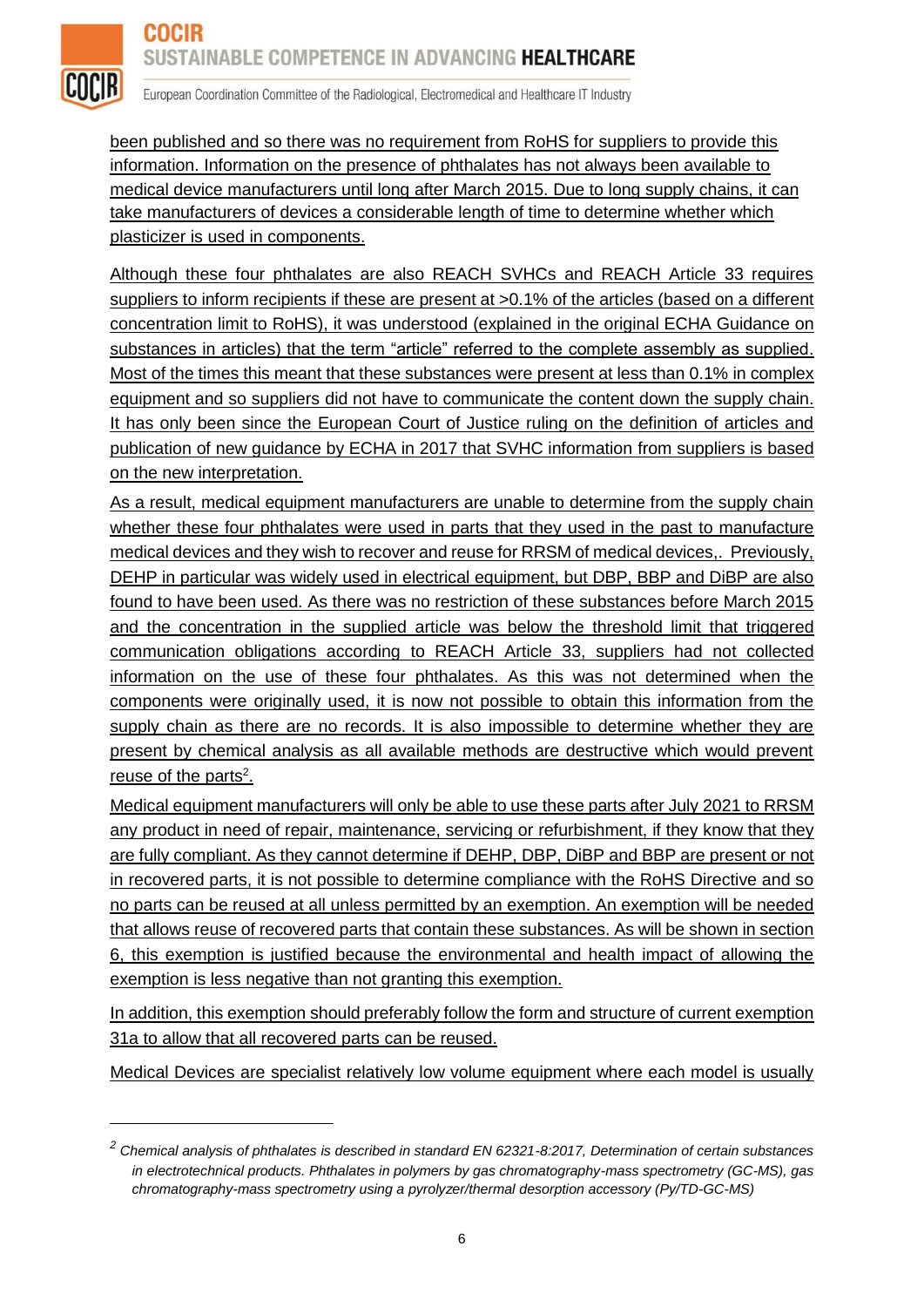#### **COCIR** SUSTAINABLE COMPETENCE IN ADVANCING HEALTHCARE



European Coordination Committee of the Radiological, Electromedical and Healthcare IT Industry

sold worldwide. Those sold in the EU are usually identical to those sold in Asia and North America. Manufacturers of the more complex types of medical devices that are frequently refurbished for reuse, usually have only one refurbishment centre worldwide where all used equipment is shipped and refurbished. Parts are removed from equipment during the process and refurbished, and then used for refurbishment, repair, maintenance or servicing. Parts recovered from equipment that was originally been placed on the EU market before 21 July 2014 are identical to parts from medical devices that were previously sold outside of the EU and so had not been previously been placed on the EU market. Parts from these two sources (EU and non -EU) cannot be kept separately.

The following scenarios describe the RoHS status of parts recovered from medical devices (depending on when and where the MD was place on the market) and the possibility to use them for RRSM of medical devices: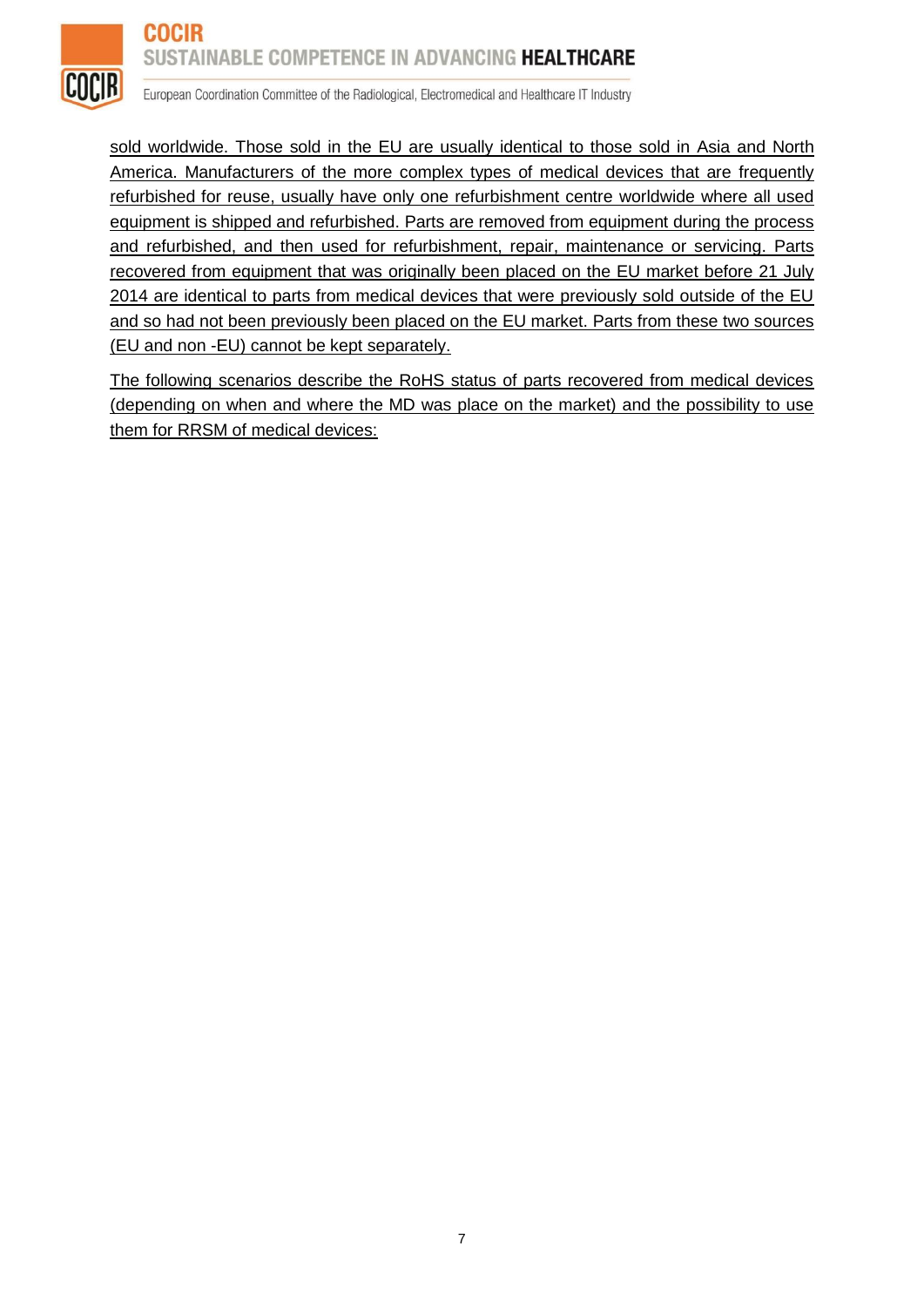



| Source of<br>recovered part                                                            | <b>RoHS</b> compliance<br>status of the<br>recovered part | <b>Medical device in</b><br>which the recovered<br>part is intended to be<br>used for RRSM | Can the part be used and thanks<br>to what?                                                                                                             |
|----------------------------------------------------------------------------------------|-----------------------------------------------------------|--------------------------------------------------------------------------------------------|---------------------------------------------------------------------------------------------------------------------------------------------------------|
| MD sold outside of<br>the EU before 21<br><b>July 2014</b>                             | May contain all 10<br>RoHS substances                     | MD placed on the EU<br>market before 21 July<br>2014                                       | <b>YES</b><br>RoHS article 4.4                                                                                                                          |
|                                                                                        |                                                           | MD placed on the EU<br>market after 21 July<br>2014 and before 21 July<br>2021             | <b>YES</b><br><b>RoHS</b> exemption 31a                                                                                                                 |
|                                                                                        |                                                           | MD placed on the EU<br>market after 21 July<br>2021                                        | $\overline{NO}$<br>NEW exemption 31a for phthalates<br>needed, which clearly does not<br>refer to "MD placed on the EU<br>market" as per COCIR proposal |
|                                                                                        |                                                           | New MD to be placed<br>on the market between<br>22 July 2014 and 22 July<br>2024           | $NO$<br>RoHS article 4.5 as amended by<br>Directive (EU) 2017/2102 does not<br>allow for parts from non EU MD.                                          |
| MD originally sold<br>outside of the EU<br>between 21 July<br>2014 and 21 July<br>2021 | May contain<br>phthalates                                 | MD placed on the EU<br>market before 21 July<br>2014                                       | <b>YES</b><br>RoHS article 4.4                                                                                                                          |
|                                                                                        |                                                           | MD placed on the EU<br>market after 21 July<br>2014 and before 21 July<br>2021             | <u>YES</u><br><b>Annex II of Commission Delegated</b><br>Directive (EU) 2015/863                                                                        |
|                                                                                        |                                                           | MD placed on the EU<br>market after 21 July<br>2021                                        | $\underline{\mathsf{NO}}$<br>NEW exemption 31a for phthalates<br>needed                                                                                 |
|                                                                                        |                                                           | New MD to be placed<br>on the market after 22<br><b>July 2024</b>                          | $\underline{NO}$<br>A new RoHS article 4.5 would be<br>required for phthalates that does<br>not limit to EU mMDs.                                       |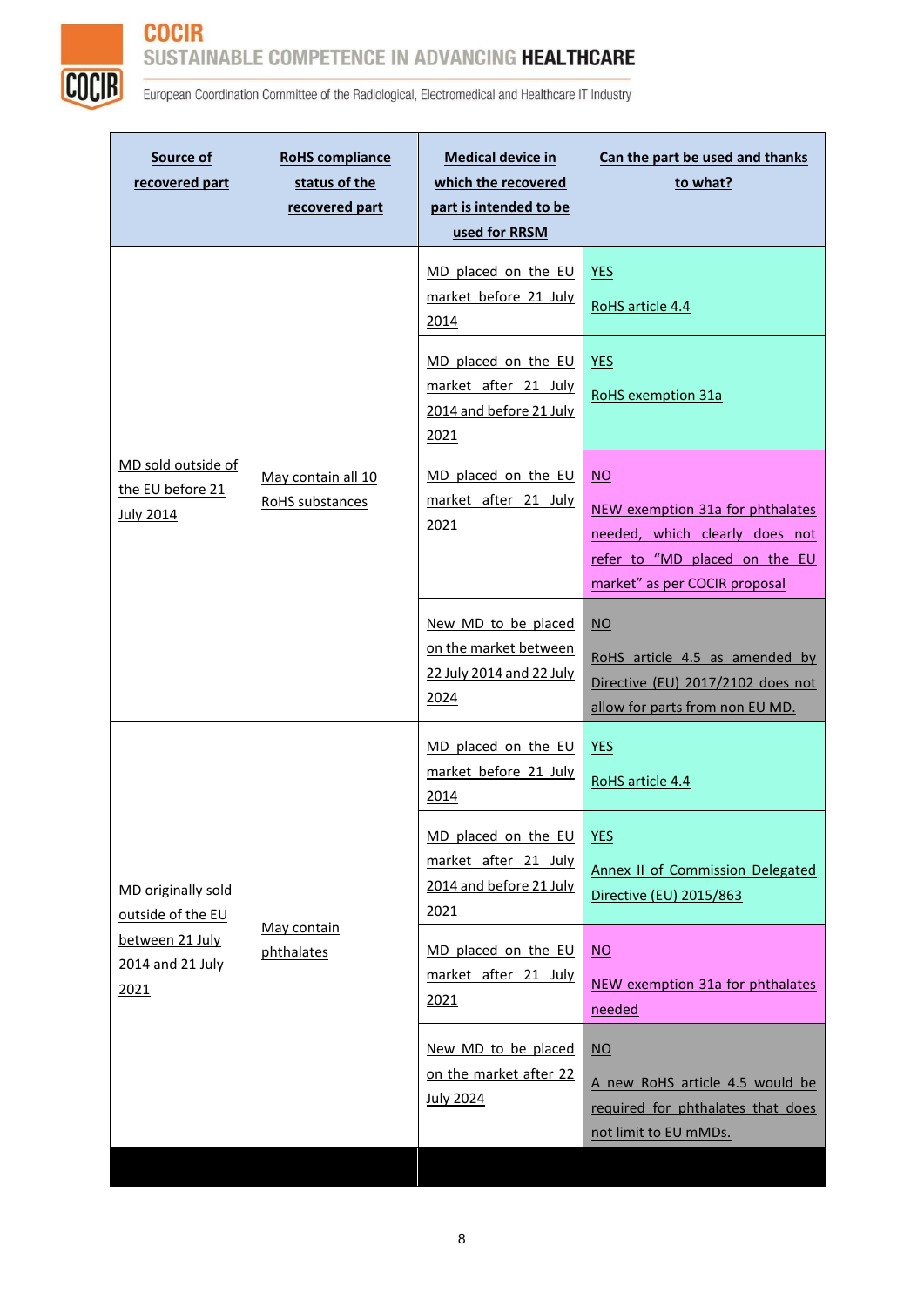

**COCIR** 

# SUSTAINABLE COMPETENCE IN ADVANCING HEALTHCARE

European Coordination Committee of the Radiological, Electromedical and Healthcare IT Industry

| MD sold in the EU<br>before 21 July 2014                                           | May contain all 10<br><b>RoHS</b> substances | MD placed on the EU<br>market before 21 July<br>2014                             | <b>YES</b><br>RoHS article 4.4                                                   |
|------------------------------------------------------------------------------------|----------------------------------------------|----------------------------------------------------------------------------------|----------------------------------------------------------------------------------|
|                                                                                    |                                              | MD placed on the EU<br>market after 21 July<br>2014 and before 21 July<br>2021   | <b>YES</b><br><b>RoHS</b> exemption 31a                                          |
|                                                                                    |                                              | MD placed on the EU<br>market after 21 July<br>2021                              | $\underline{NO}$<br>NEW exemption 31a for phthalates<br>needed                   |
|                                                                                    |                                              | New MD to be placed<br>on the market between<br>22 July 2014 and 22 July<br>2024 | <b>YES</b><br>RoHS article 4.5 as amended by<br>Directive (EU) 2017/2102         |
|                                                                                    |                                              | MD placed on the EU<br>market before 21 July<br>2014                             | <b>YES</b><br>RoHS article 4.4                                                   |
| MD originally sold<br>in the EU between<br>21 July 2014 and 21<br><b>July 2021</b> | May contain phthalates                       | MD placed on the EU<br>market after 21 July<br>2014 and before 21 July<br>2021   | <b>YES</b><br><b>Annex II of Commission Delegated</b><br>Directive (EU) 2015/863 |
|                                                                                    |                                              | MD placed on the EU<br>market after 21 July<br>2021                              | $\overline{NO}$<br>NEW exemption 31a for phthalates<br>needed                    |
|                                                                                    |                                              | New MD to be placed<br>on the market after 22<br><b>July 2024</b>                | $\underline{NO}$<br>A new RoHS article 4.5 would be<br>required for phthalates   |

As only about one third of new medical devices are sold in the EU, this means that two thirds of recovered parts could not be used to RRSM medical devices that have been placed on the EU market after 21 July 2021 without this exemption. In fact, the situation will be worse because it is usually not possible to reliably determine whether a spare part had been removed from a medical device originally sold in the EU before 21<sup>st</sup> July 2014 or from equipment that had previously been sold to a user outside of the EU. To ensure full compliance, without this exemption, with RoHS, it would be necessary for manufacturers to halt any refurbishment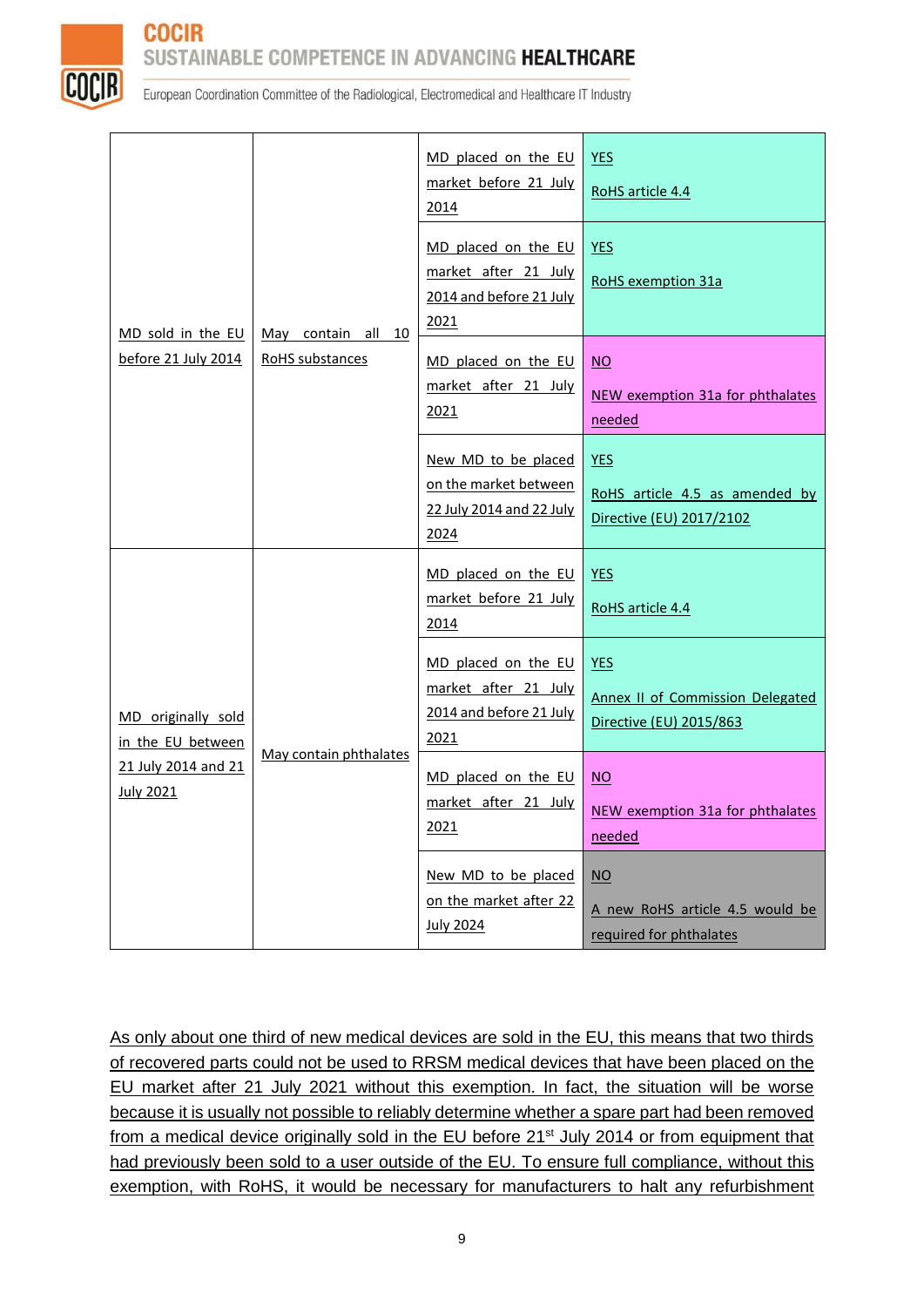

operation (or to sell refurbished equipment outside EU only) or not to use any recovered spare part for RRSM in the EU anymore to avoid the risk of unintentional non-compliance. This would have four negative impacts:

- No availability of refurbished medical devices in the EU will prevent some hospitals from obtaining refurbished equipment. As these hospitals cannot afford new equipment and the refurbished models would provide the diagnostic capability and treatment that they need, this would have a negative impact on healthcare.
- At least one third of refurbished medical devices are sold in the EU. If this market was no longer available, this equipment would become waste, at least until other markets can absorb the surplus, which would take many years.
- Less medical devices will be refurbished and so this will increase the quantity of waste generated in the EU
- That would be the end of the circular economy business model in EU for a frontrunning sector.
	- **(C) What are the particular characteristics and functions of the RoHS-regulated substance that require its use in this material or component?**

Phthalates are used as plasticisers.

# **5. Information on Possible preparation for reuse or recycling of waste from EEE and on provisions for appropriate treatment of waste**

**1) Please indicate if a closed loop system exist for EEE waste of application exists and provide information of its characteristics (method of collection to ensure closed loop, method of treatment, etc.)**

Yes. Medical equipment manufacturers make great effort to collect their own brand of used equipment from their clients and occasionally from brokers when their equipment is not sold back to them directly (there is no obligation for hospitals to sell it back to the OEM). Manufacturers do no collect equipment from other manufactures. The equipment that cannot be refurbished are treated as waste according to the WEEE Directive, the others are refurbished. Parts recovered from devices during refurbishment (or repair/maintenance) are used to repair, maintain, service or refurbish other equipment. So that parts remain within a "closed-loop".

The chart below shows the flow of equipment and parts within the medical imaging sector<sup>[7](#page-17-0)</sup>.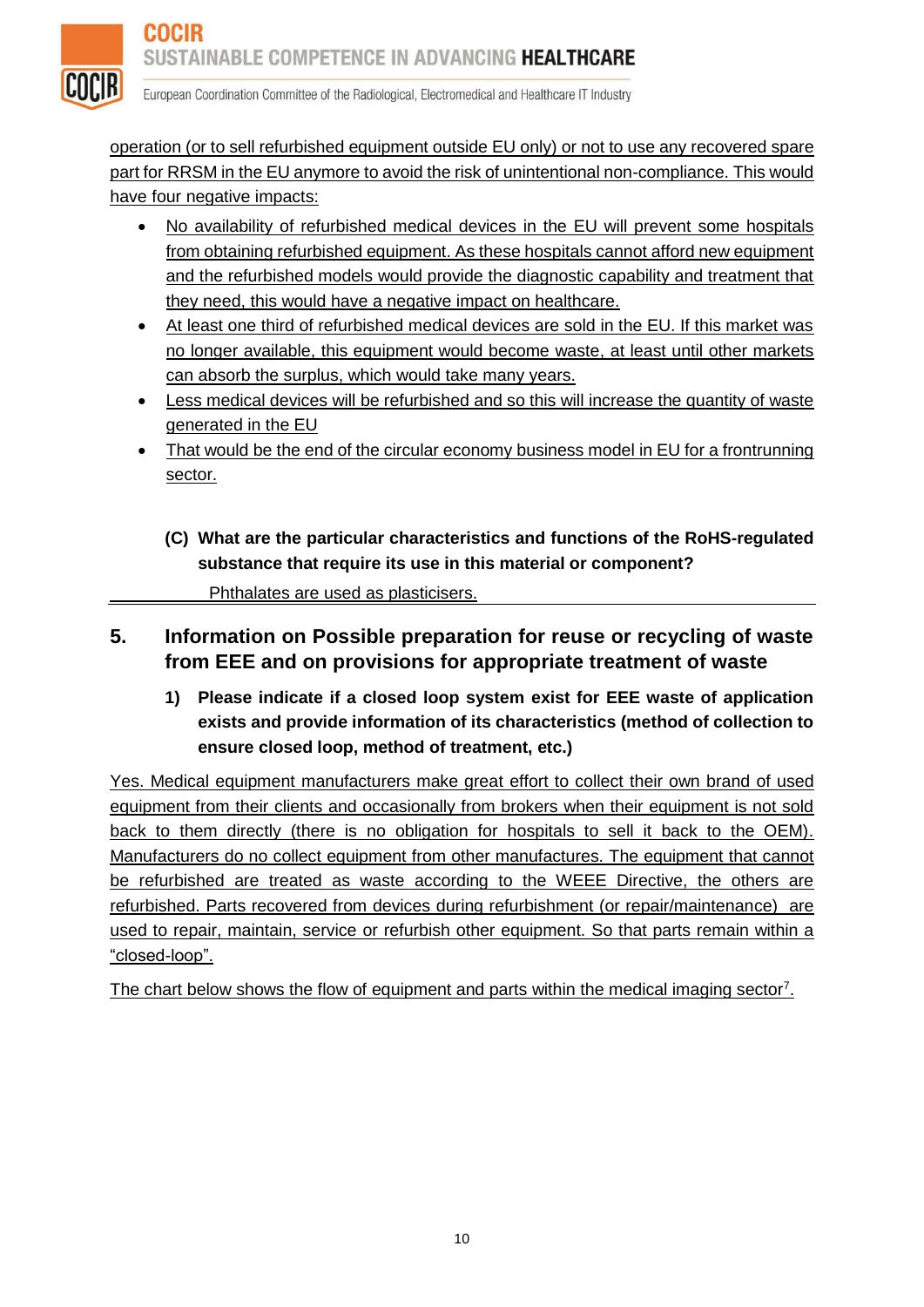



An additional reason why refurbishment must be closed loop is from obligations of the Medical Devices Regulation, in particular regarding the need to ensure that only approved parts are used in the process (new or used), to ensure safety and performance.

#### **2) Please indicate where relevant:**

 $\Box$  Article is collected and sent without dismantling for recycling

 $\boxtimes$  Article is collected and completely refurbished for reuse – It should be noted that this refers to the recovered parts only – these are completely refurbished for reuse and this does not refer to medical devices, for which the terms "completely refurbished" sounds similar to "fully refurbished" which has legally binding meanings in the Medical Devices Regulation. The correct term to use in this context is "refurbishment of medical devices".

Article is collected and dismantled:

 $\Box$  The following parts are refurbished for use as spare parts:  $\Box$ 

 $\Box$  The following parts are subsequently recycled:

 $\Box$  Article cannot be recycled and is therefore:

 $\Box$  Sent for energy return

□ Landfilled

#### **3) Please provide information concerning the amount (weight) of RoHS substance present in EEE waste accumulates per annum:**

| $\boxtimes$ In articles which are refurbished                                            | Not known as it is impossible to |
|------------------------------------------------------------------------------------------|----------------------------------|
| determine now the quantities of phthalates that were used in the past in recovered       |                                  |
| parts. The total is likely to be less than 2 tonnes per year (estimated average of 0.1%) |                                  |
| of total of recovered and reused parts)                                                  |                                  |
| $\lfloor \cdot \rfloor$ In articles which are recycled                                   |                                  |
| $\Box$ In articles which are sent for energy return                                      |                                  |
| In articles which are landfilled                                                         |                                  |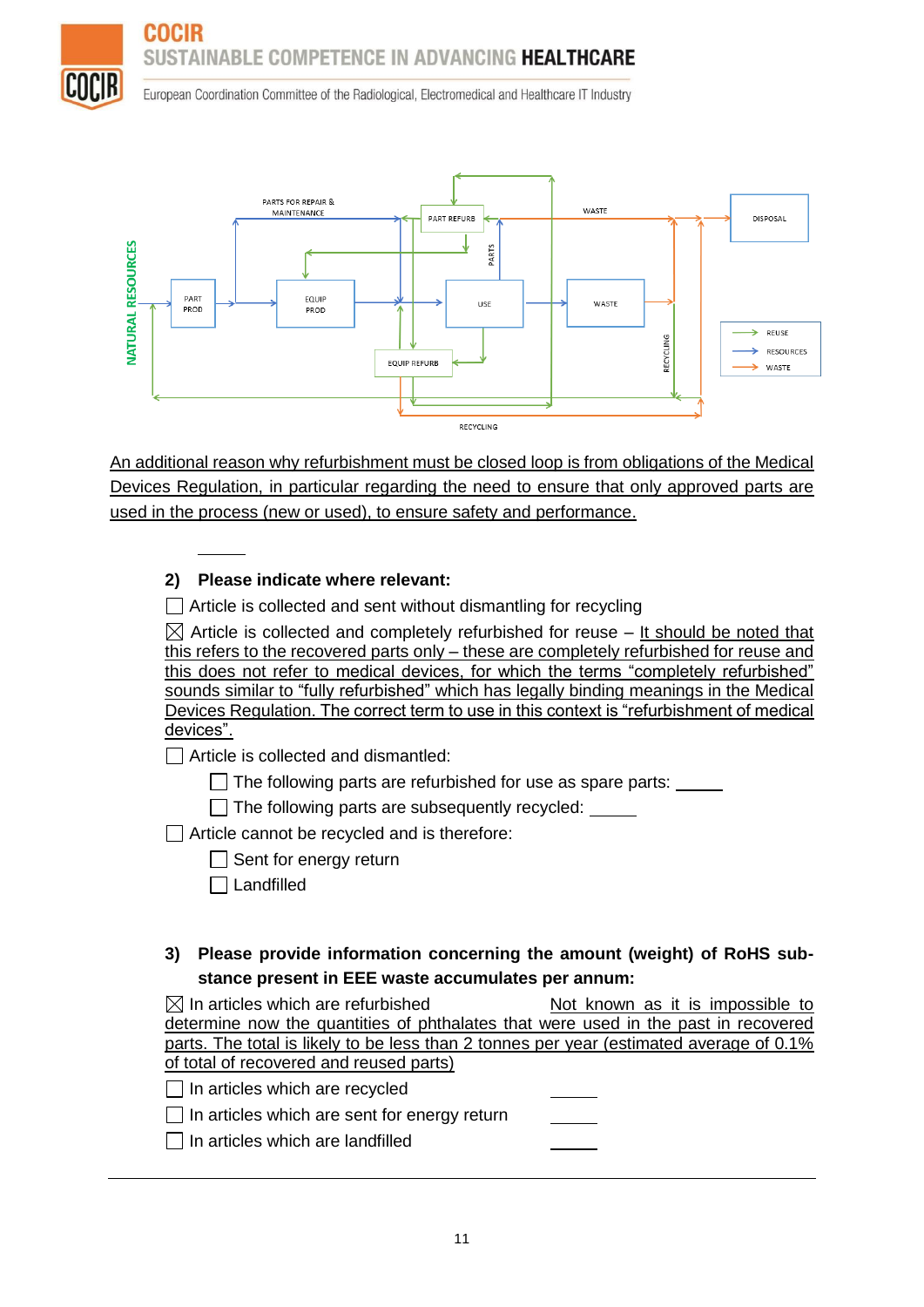

# **6. Analysis of possible alternative substances**

**(A) Please provide information if possible alternative applications or alternatives for use of RoHS substances in application exist. Please elaborate analysis on a life-cycle basis, including where available information about independent research, peer-review studies development activities undertaken**

As this exemption request relates to pre-existing components, there are only two scenarios to compare:

- With this exemption; and
- Without this exemption

With this exemption, it is possible to reuse all component parts that can be recovered. Without this exemption, due to the risk of non-compliance explained above in section 4, very few if any can be used. The two scenarios are compared as a life cycle assessment below: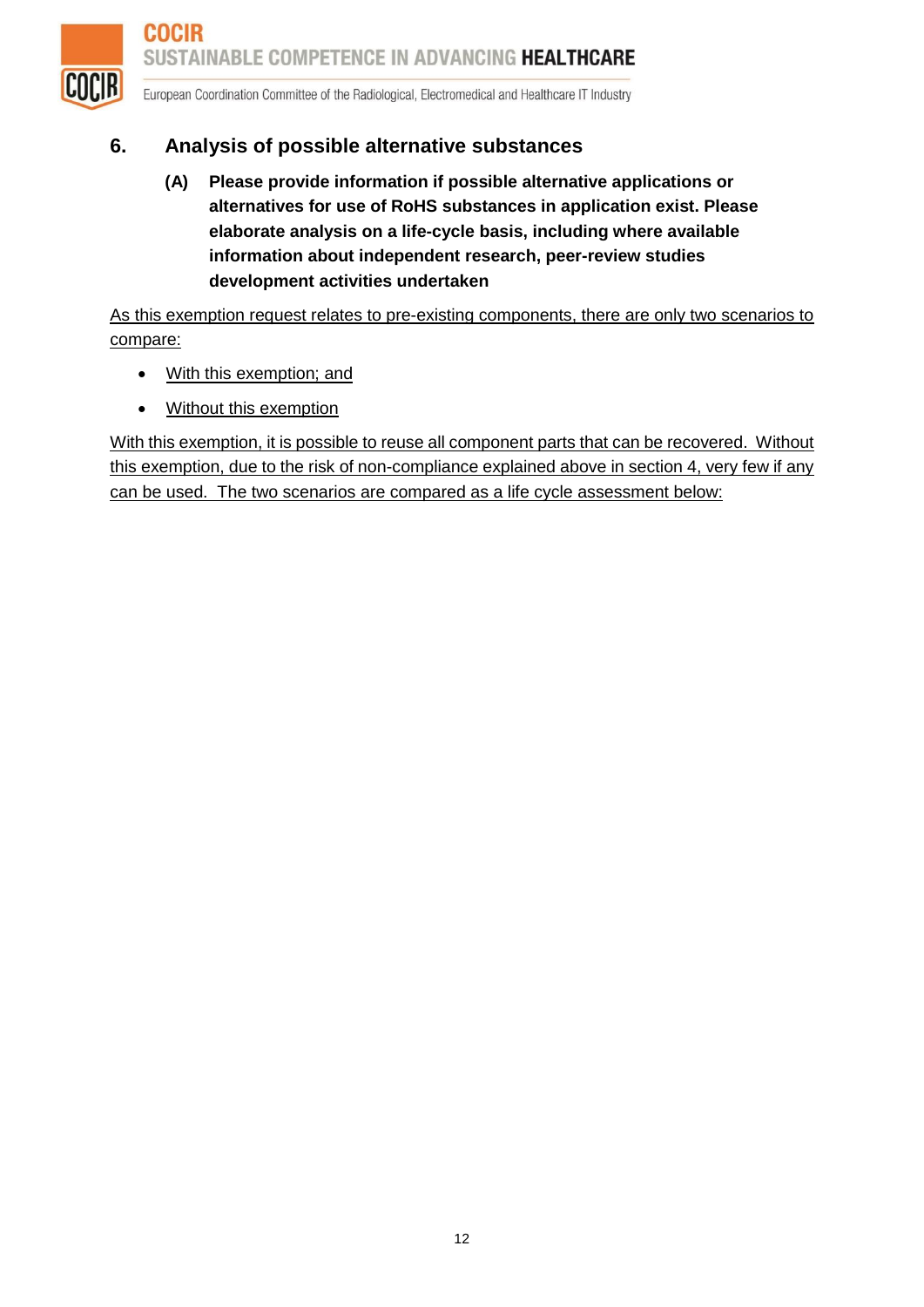# **COCIR** SUSTAINABLE COMPETENCE IN ADVANCING HEALTHCARE



European Coordination Committee of the Radiological, Electromedical and Healthcare IT Industry

| <b>With exemption</b>                                                                                                                                                                                                                                                                                                                                                                              | <b>Without exemption</b>                                                                                                                                                                                                                                                                                                                                                                                                                                                                                  |
|----------------------------------------------------------------------------------------------------------------------------------------------------------------------------------------------------------------------------------------------------------------------------------------------------------------------------------------------------------------------------------------------------|-----------------------------------------------------------------------------------------------------------------------------------------------------------------------------------------------------------------------------------------------------------------------------------------------------------------------------------------------------------------------------------------------------------------------------------------------------------------------------------------------------------|
| 100% of recovered parts can potentially be<br><u>reused</u>                                                                                                                                                                                                                                                                                                                                        | Most of the recovered spare parts cannot be<br>used as the presence of phthalates is<br>unknown and cannot be determined non-<br>destructively (phthalate analysis is carried<br>out by the method in EN 62321-8 which is<br>solvent extraction from small particles of<br>polymer followed by gas chromatography-<br>mass spectroscopy).                                                                                                                                                                 |
| will<br>Fewer<br>new<br>components<br>be<br><b>MD</b><br>will<br>manufactured<br>and<br>more<br>be<br>refurbished.                                                                                                                                                                                                                                                                                 | Refurbishment of medical devices will have<br>to use newly manufactured parts. However,<br>this is not possible for older parts that have<br>discontinued and<br>normally<br>been<br>not –<br>economically-viable. Using new parts will be<br>considerably more expensive than use of<br>this<br>will<br>recovered<br>parts<br>and<br>make<br>refurbishment costs too high to be viable as<br>an alternative to new equipment. Therefore,<br>fewer MDs will be refurbished for reuse in the<br><u>EU.</u> |
| 100%<br>of<br>waste<br>recovered<br>Less<br>as<br>undamaged parts can potentially be reused                                                                                                                                                                                                                                                                                                        | All unusable recovered parts will become<br>waste as it is not possible to determine their<br>compliance                                                                                                                                                                                                                                                                                                                                                                                                  |
| All refurbished equipment can be sold in the<br>EU or elsewhere                                                                                                                                                                                                                                                                                                                                    | Unless new parts are used (if available and<br>probably<br>economically<br>viable),<br>not<br>refurbished equipment will not be available in<br>the EU, which will impact on EU hospitals                                                                                                                                                                                                                                                                                                                 |
| Greater availability of spare parts for repair,<br>servicing and maintenance which will ensure<br>shorter downtime of essential medical<br>devices for EU citizens and avoid delays in<br>urgent medical treatment. When medical<br>devices are out of warranty, new spare parts<br>may not be available and so could take up to<br>8 months to manufacture, if this is feasible at<br><u>all)</u> | Much lower availability of spare parts for<br>repair of EU medical devices ensuring longer<br>downtime of essential medical devices and<br>delays in provision of urgent medical<br>treatment to EU citizens                                                                                                                                                                                                                                                                                              |

The justification for this exemption is that the overall health, safety and environmental impact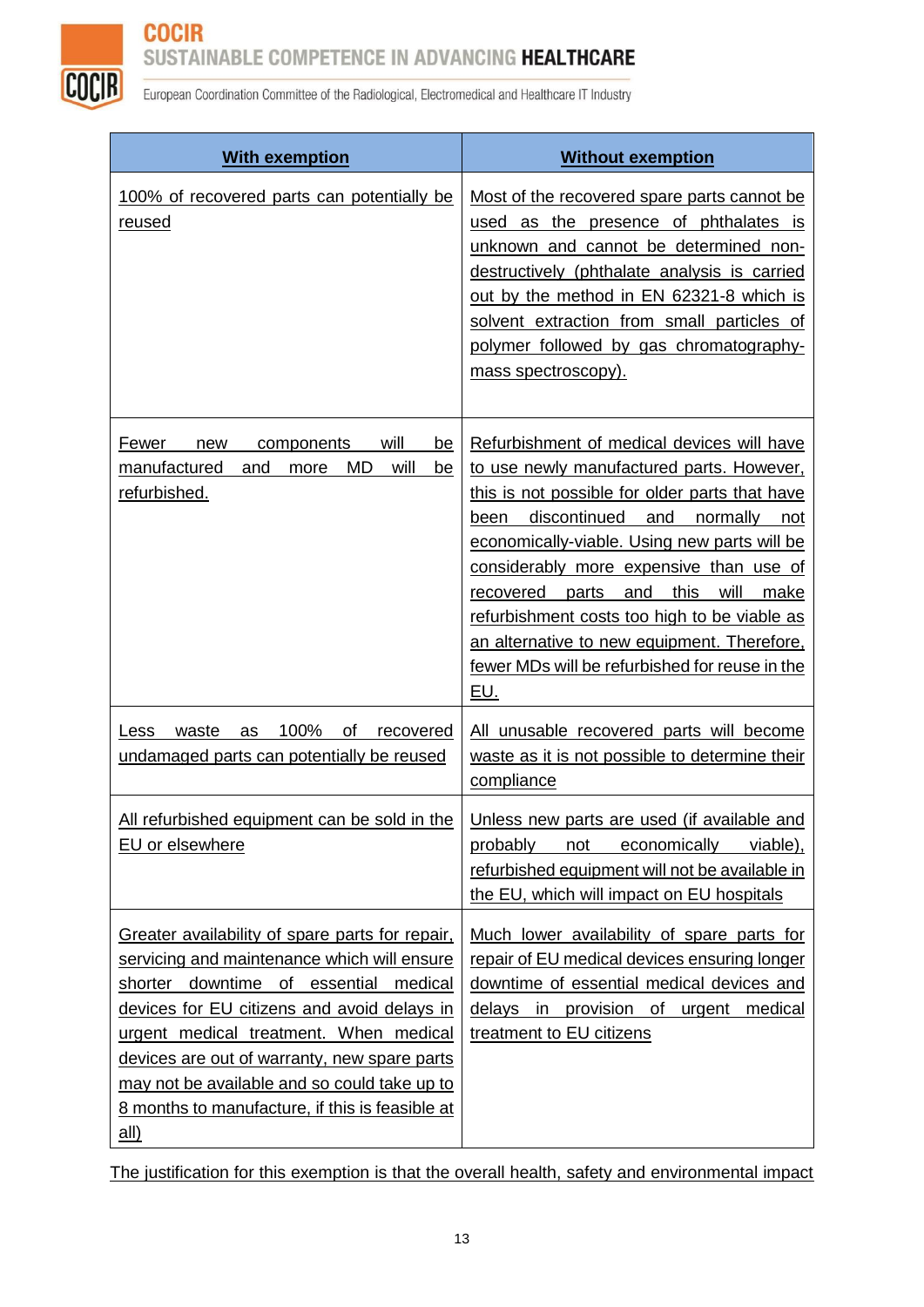

without this exemption is more negative than the overall health, safety and environmental impact with this exemption.

Health impacts include:

- Impacts of DEHP, DBP, DiBP and BBP compared with the impacts of alternative plasticisers on health of workers, users and the public
- Health impact of manufacture of replacement parts will cause emissions of global warming gases and hazardous substances and will consume resources and produce wastes. Refurbishment uses very small quantities of substances and energy in comparison and usually generates no waste.

Safety impacts include:

- Hospitals that cannot afford new equipment will often be able to buy refurbished equipment that is considerably newer than the old equipment that it will replace. The reliability and diagnostic and treatment performance is often proportion to the age of the equipment. Non-availability of medical devices, due to break-downs, can pose a serious safety risk to patients if they cannot be treated and this is delayed. As a worst case, delays can lead to death, but more often the patient suffers for longer and their illness worsen.
- The lower availability of parts for repair and maintenance on a global scale will cause longer downtimes for healthcare providers with a negative impact on patients.

Environmental impacts include:

- Comparative impacts of DEHP, DBP, DiBP and BBP compared with the impacts of alternative plasticisers on the environment
- Environmental impact of manufacture of replacement parts will cause emissions of global warming gases and hazardous substances and will consume resources and produce wastes. Refurbishment uses very small quantities of substances and energy in comparison and usually generates no waste.

Comparison of the overall impact with and without this exemption is mainly affected by:

- Heath impact on EU hospital patients from non-availability of refurbished equipment, delays in treatment due to inferior reliability of older equipment and longer timescales for obtaining new replacement spare parts compared to obtaining refurbished parts;
- The impact of manufacture of new parts instead of reuse

#### **Health impact**

Hospitals in all EU Member States have limited funds for new equipment and commonly purchase refurbished medical devices due to their lower price but ability to provide capability that is sufficient for the hospital's needs. Today we already see that the demand for refurbished equipment exceeds the numbers that are available. As a result, the ability to buy refurbished medical devices reduces the average age of the hospital's medical equipment, because a refurbished device has replaced an older device and possibly that another new or newer device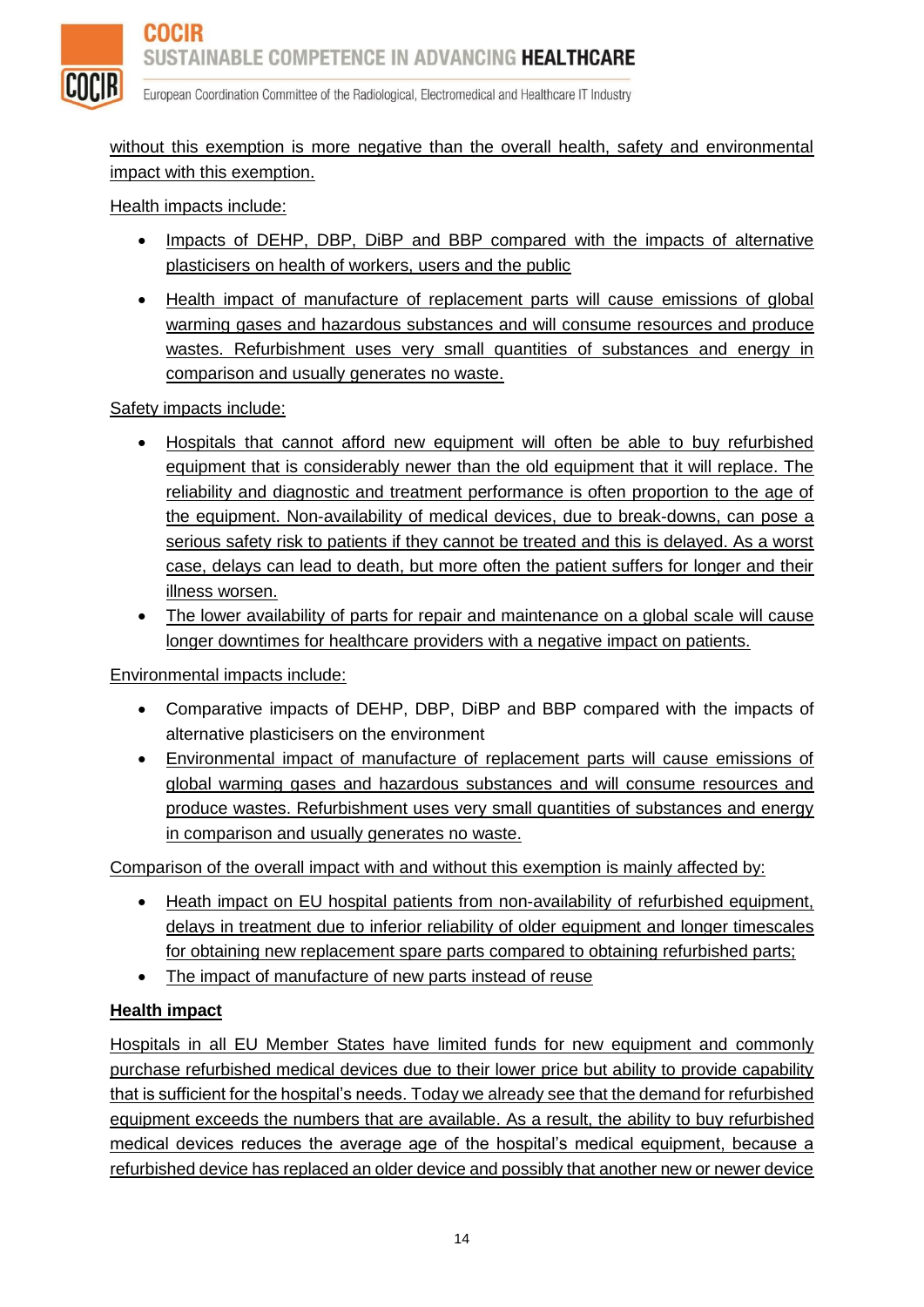

has also been obtained that can replace an older device. If refurbished medical devices are not available, the hospital would eventually have to buy a new device and this is likely to cause a delay until sufficient funds become available, which could be several years or more.

During the period between when a refurbished device which relies on this exemption and the date when a new device could be purchased, patients will experience the following:

- a) There is no device available at the nearest hospital and so they may need to travel a long distance (this would be case when a hospital buys its first MRI, CT, etc. although this would be less common today). Travelling longer distances is difficult for people with ill health and due to demand at other hospitals, can result in delays to treatment.
- b) Older equipment tends to be less reliable than newer devices due to wear and tear. While the device is not functioning and awaiting repair, patients cannot be treated. Not being able to treat patients can have serious implications and as a worst case lead to death, but at best longer recovery times. As an illustrative example, stroke victims can be effectively treated if the hospital staff can determine if the cause is a blocked artery or a burst artery. Treatments for each are different and it dangerous to use the wrong treatment. Stroke victims are diagnosed by either CT or MRI and this must be carried out within a few hours of the stroke for the patient to have any chance of a full recovery. If the CT or MRI is not available then the patient's likelihood of recovery are greatly reduced.
- c) Older equipment do not have the same performance as newer designs. For example new Ct scanners are equipped with dose reduction technologies, such as Automatic Exposure Control (AEC), and Image Iterative Reconstruction Engines that can reduce the radiation dose for patients of more than 80% with a higher image resolution.

Better image quality is key for earlier diagnosis and results in improved likelihood of recovery and gives faster recovery. It can also allow simpler medical procedures to be used such as keyhole surgery rather than more invasive treatments when for example, tumours become larger. Earlier diagnosis therefore can shorten time in hospital, give quicker recovery and give cost savings to hospitals.

It is not possible to quantify the obvious benefit of a hospital being able to buy refurbished devices as so many unquantified variables affect patients' recovery and treatment costs.

### **Impact of new part manufacture and life cycle assessment**

Parts collected from used equipment have already been manufactured and so any health or environmental impacts have already occurred. If the parts cannot be reused, they will reach end of life prematurely and new parts will have to be manufactured and this will have a negative environmental and health impact. Manufacture of new parts will consume energy, use natural resources and create emissions and waste. Often energy consumption creates the most harmful emissions and wastes due to coal and oil combustion for electricity generation and in furnaces. These energy sources are still the dominant energy source in the countries (e.g. USA, China, India) where most materials and components are manufactured that are used in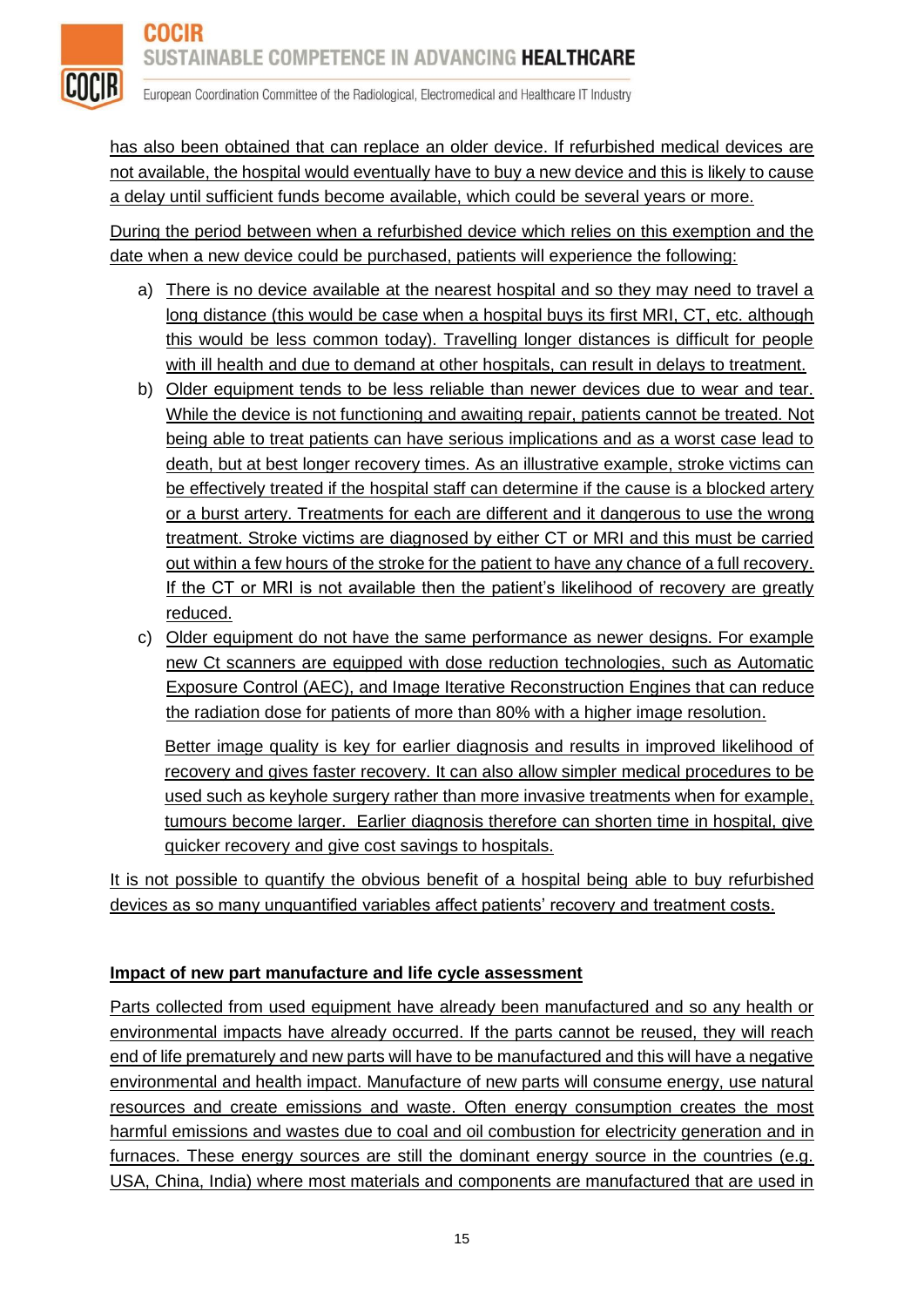

 $\overline{a}$ 

European Coordination Committee of the Radiological, Electromedical and Healthcare IT Industry

medical devices. Coal and oil contain naturally occurring lead, cadmium, arsenic and mercury and these are emitted during combustion. Some is emitted to air where it can travel long distances before being deposited onto land or into water supplies. The rest is scrubbed from emissions to form solid hazardous waste that needs to be carefully disposed of in well managed landfill sites to avoid the toxic substances from being leached out into water supplies. Moreover some of such parts will contain RoHS substances due to RoHS exemptions.

A full life cycle assessment has been published that compares building new medical devices compared to refurbishment considering X-ray systems, MRI, PET and CT3. This publication reports that 95% of MRI can be refurbished, 85% of CT and 65% of X-ray systems. The global energy saving from refurbishment of these three types of medical devices gives an annual life cycle energy saving of 211 MWh including energy saved by not making new parts when recovered used parts can be used. Figure 7 of this publication shows the LCA results for 18 environmental and human life cycle impacts. All impacts from refurbished systems are smaller than for new systems. Two examples are shown below:

Table 1. Results of life cycle assessment comparison of new and refurbished MRI and X-ray systems

| <b>Impact</b>                  | Size of impact of refurbished system compared with a<br>new system |              |
|--------------------------------|--------------------------------------------------------------------|--------------|
|                                | <b>MRI</b>                                                         | X-ray system |
| Climate change                 | 27%                                                                | 3%           |
| Human toxicity                 | 32%                                                                | 6%           |
| <b>Terrestrial ecotoxicity</b> | 28%                                                                | 5%           |

Manufacture of new replacement parts will consume energy and materials, whereas already existing recovered parts will consume very little or no energy and materials to be reusable. LCAs have been published for some of the materials that are used in replacement parts and these include:

PVC, used as cable insulation of cable assemblies and to make electrical connections in complex subassemblies and to transducers. Various figures are published and three examples of global warming potential are given below:

*<sup>3</sup> Energy savings and environmental impacts of refurbishing medical devices approaching end-of-life: A case study of MRI and X-Ray scanners, Gabriel I Zlamparet et.al. Unpublished work that can be provided to the European Commission*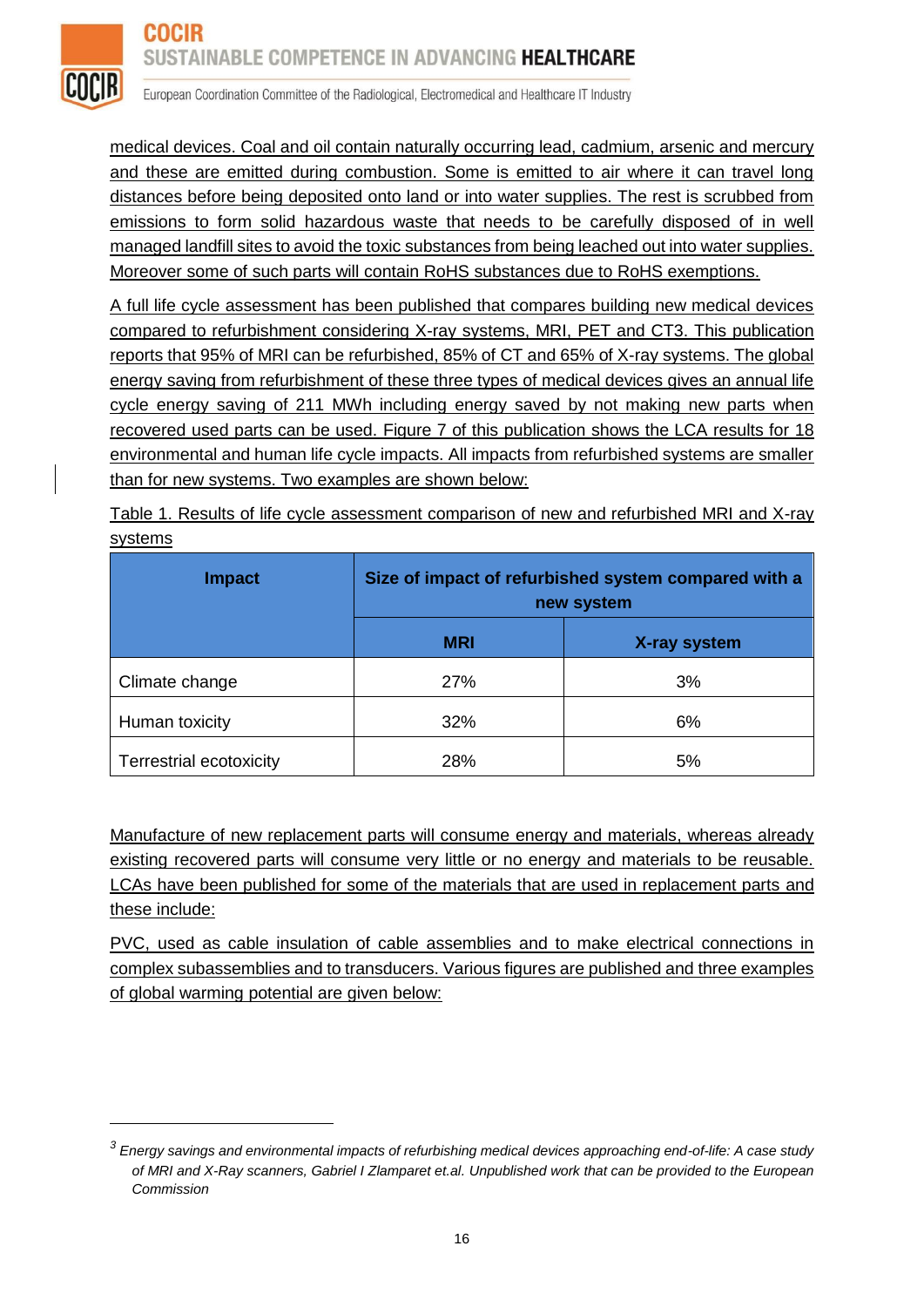#### Table 2. Global warming impacts from PVC production, data from three sources

| Source of data                                   | <b>Global warming impact from 1kg PVC</b> |
|--------------------------------------------------|-------------------------------------------|
| Publication reference 4                          | 2.26 kg $CO2$ equivalent                  |
| Publication reference 5                          | 1.7 kg $CO2$ equivalent                   |
| Publication reference 6 (VHK, EC MEErP<br>study) | 4 kg $CO2$ equivalent                     |

There will also be an impact from mining, refining and manufacture of the copper conductor of cables.

<span id="page-16-0"></span>The impacts of printed circuit boards (PCB) -have been calculated by VHK for the European Commission to be used for eco-design preparatory studies $^6$ . Impacts for several different types of PCB have been calculated. Example impacts from the manufacture life cycle phase from 1kg are shown below. Note that the data shows that most of the life cycle impact is incurred in the production phase for most impacts:

*<sup>4</sup> Life Cycle Inventory for PVC, Tim Grant, 26th August 2014*

*<sup>5</sup> Life Cycle Assessment, PVC for electric cable application, Dr.-Ing. Maiya Shibasaki, DOW*

*<sup>6</sup> Methodology for Ecodesign of Energy*‐*related Products, MEErP 2011, Prepared for the European Commission,*  DG Enterprise and Industry, Unit B1 Sustainable Industrial Policy, contract SI2.581529, R. Kemna.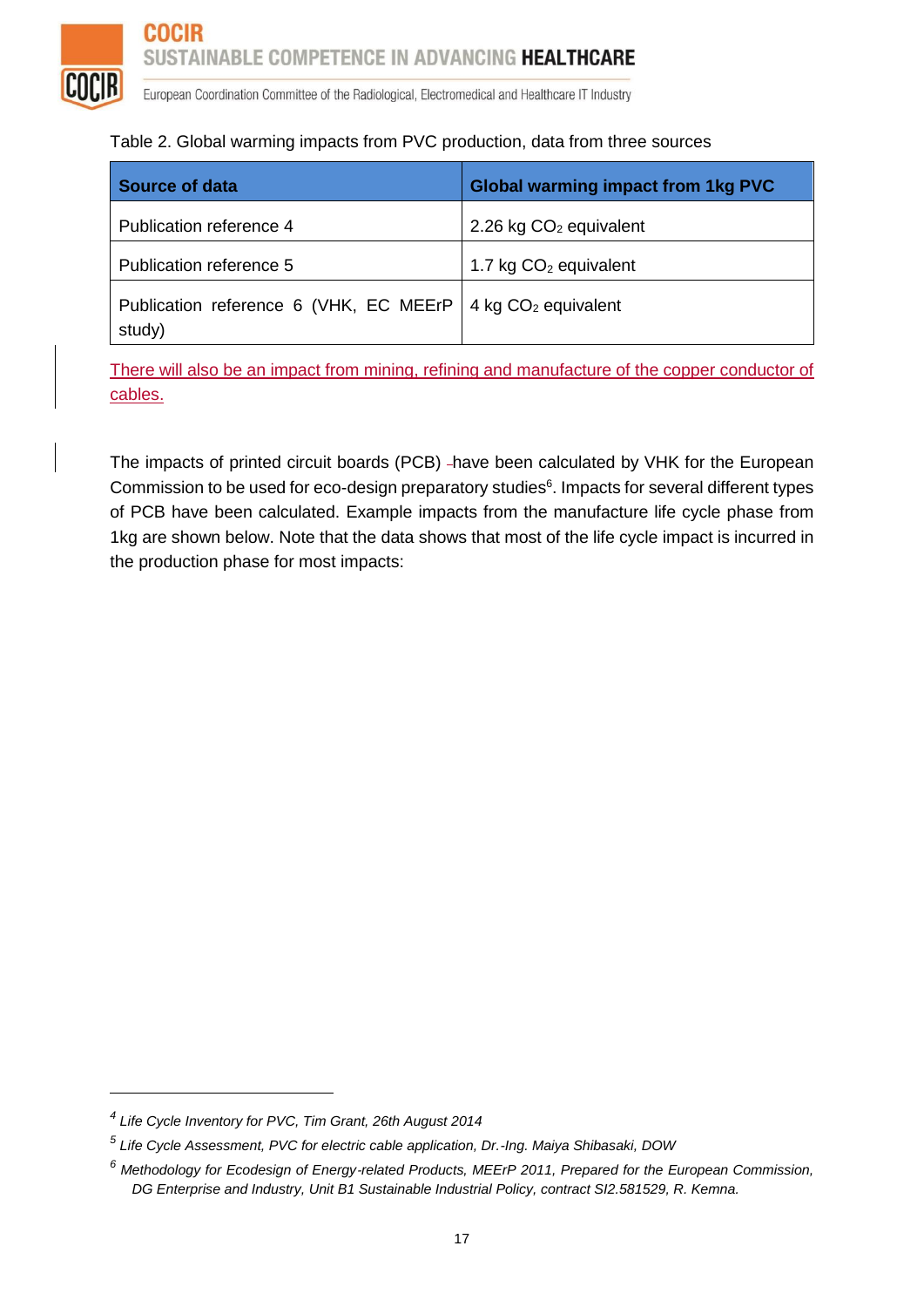

 $\overline{a}$ 

European Coordination Committee of the Radiological, Electromedical and Healthcare IT Industry

| <b>Type of electronics</b>               | <b>Global warming</b><br>impact            | <b>Heavy metals</b><br>emissions to air | Waste, hazardous/<br>incinerated and<br>non-haz landfill                         |
|------------------------------------------|--------------------------------------------|-----------------------------------------|----------------------------------------------------------------------------------|
| <b>PWB</b><br>1/2<br>layer<br>3.75kg/m2  | 20<br>CO <sub>2</sub><br>kg<br>equivalent  | 37 mg Ni equivalent                     | 1.74 kg haz waste<br>2.7kg<br>plus<br>non-<br>hazardous<br>waste<br>landfilled   |
| <b>PWB</b><br>6<br>layer<br>4.5<br>kg/m2 | 25<br>CO <sub>2</sub><br>kg<br>equivalent  | 70 mg Ni equivalent                     | 1.9 kg haz<br>waste<br>plus<br>4.2kg<br>non-<br>hazardous<br>waste<br>landfilled |
| Surface<br>mount<br>devices              | 176<br>CO <sub>2</sub><br>kg<br>equivalent | 423 mg Ni equivalent                    | 135 grams haz waste<br>plus 2.9 kg<br>non-<br>hazardous<br>waste<br>landfilled   |
| IC's avg., 5% Si, Au                     | 514<br>CO <sub>2</sub><br>kg<br>equivalent | 448 mg Ni equivalent                    | 241 grams haz waste<br>plus 8.9 kg<br>-non-<br>hazardous<br>waste<br>landfilled  |
| Controller board                         | 125                                        | 427                                     | 97 grams haz waste<br>plus 2.1<br>kg<br>non-<br>hazardous<br>waste<br>landfilled |

#### Table 3. Selected environmental and health impact data from VHK ecodesign study

The proportion of recovered used parts that can be reused for refurbishment, repair, maintenance and servicing varies depending on the type of part. COCIR estimated in 2011 when requesting the exemption that was granted as 31a, that 85% of recovered parts can be reused. Zlamparet et al. report that 50% of cables can be reused but some parts such as patient table covers are much less often reusable (only 10%).

<span id="page-17-0"></span>COCIR has estimated<sup>7</sup> that about 2200 tonnes of parts and 1000 tonnes of equipment (total 3200 tonnes) are refurbished and then reused in the EU annually. Many of these parts such as PCBs and cable assemblies have long lifetimes and so may be reused more than once, although some parts will be found to be damaged and so have to be replaced by a new part.

*<sup>7</sup> COCIR Self Regulatory Initiative for medical imaging equipment, status report for 2016, [http://www.cocir.org/fileadmin/6\\_Initiatives\\_SRI/SRI\\_Status\\_Report/COCIR\\_SRI\\_Status\\_Report\\_2016\\_final\\_1](http://www.cocir.org/fileadmin/6_Initiatives_SRI/SRI_Status_Report/COCIR_SRI_Status_Report_2016_final_12092017.pdf) [2092017.pdf](http://www.cocir.org/fileadmin/6_Initiatives_SRI/SRI_Status_Report/COCIR_SRI_Status_Report_2016_final_12092017.pdf)*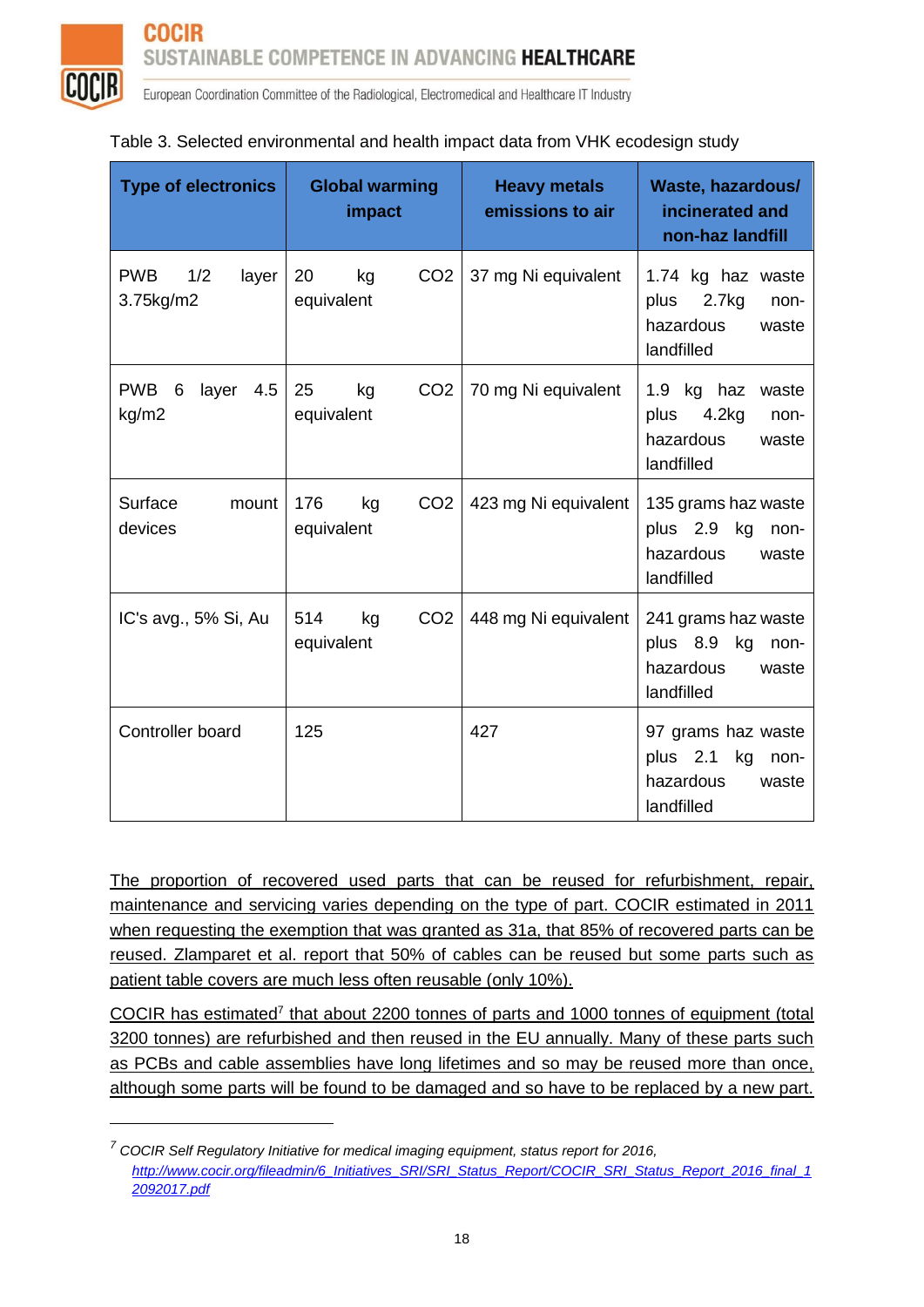

Reuse of parts will continue into the foreseeable future but as old parts reach end of life and parts made without phthalates become available for reuse, the quantity of phthalates in circulation will gradually decrease to zero. This means that with this exemption, about 3200 tonnes of medical equipment and collected used parts will be refurbished and can be reused in the EU, but the total quantity of phthalates present in these parts will gradually decrease annually as the proportion of recovered parts made after July 2021 increases from zero in 2021 to 100%, probably by 2036. Without this exemption, it will be impossible to reuse recovered parts in EU medical devices with the implications described in this document.

The impact of not granting this exemption would also be for each year, a need for an additional 2200 tonnes of new parts to be made with its associated impacts mainly for repairs, maintenance and servicing. If we assume that 90% of parts are PCBs (30% 1 or 2 layer, 30% is surface mount devices and 30% ICs) and the rest is PCB cables (50% PVC and 50% copper wire), using the VHK ecodesign impact data, the impacts will be:

Table 4. Selected EU impacts on repair, maintenance and servicing medical devices in the EU without this exemption. Calculations provided in Annex I

| <b>Impact</b>                   | <b>EU</b> total               |  |
|---------------------------------|-------------------------------|--|
| Global warming impact           | 473,970 kg CO <sub>2</sub> eq |  |
| Heavy metals emissions to air   | 654 g Ni eq                   |  |
| Waste, hazardous/incinerated    | 1,410 kg                      |  |
| Noon-hazardous waste landfilled | 9680 kg                       |  |

In addition there are other impacts from new parts manufacture such as particulate and POPs emissions, emissions to water and energy and resource consumption that would not occur if this exemption is granted. There are **no negative impacts** from the continued use of DEHP, DBP, DiBP or BBP in already manufactured parts as the only effect of granting this exemption is to delay when they eventually reach end of life. These parts will eventually reach end of life and be recycled irrespective of whether this exemption is granted.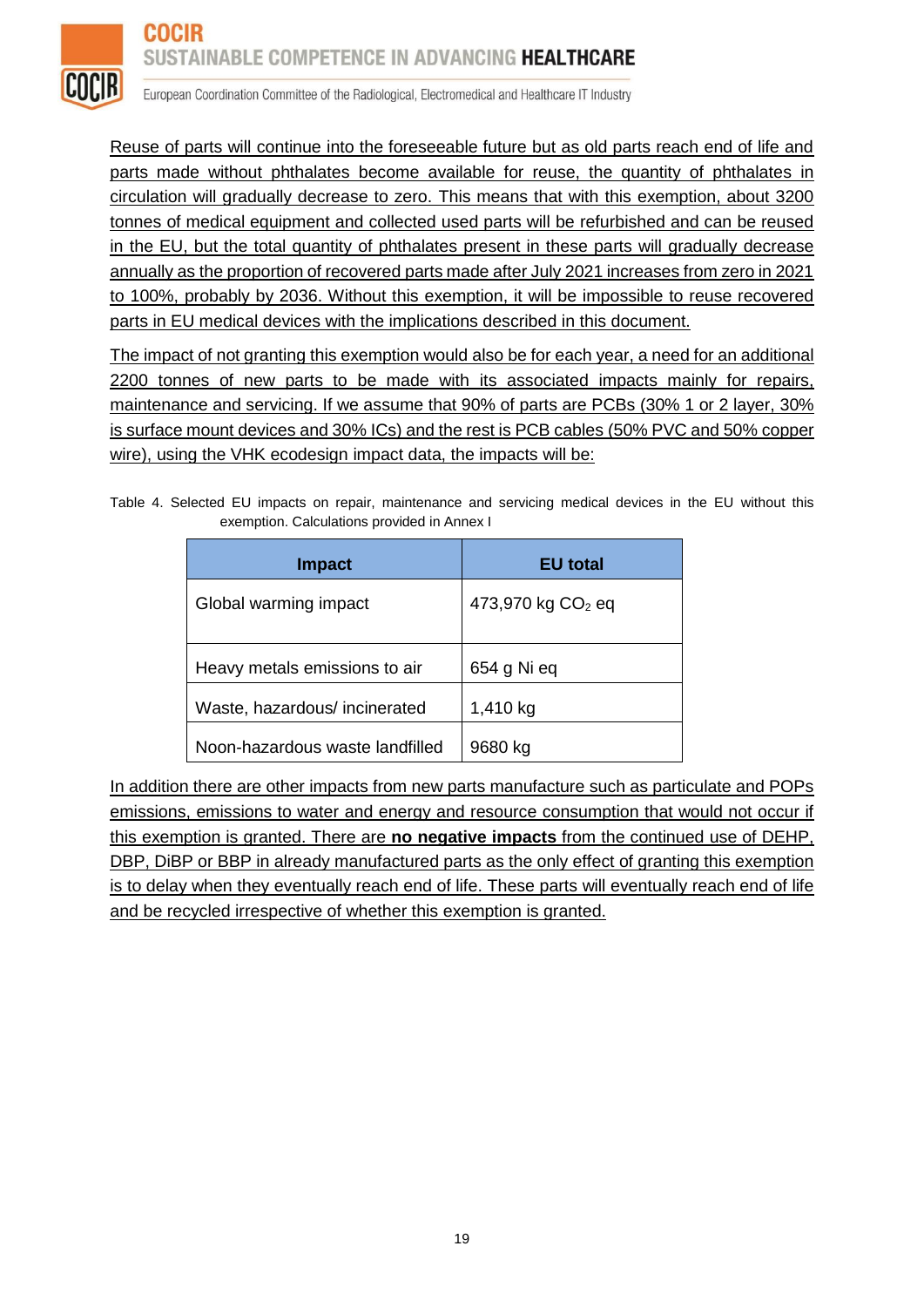

#### **Overall Life Cycle Assessment**

The difference between the overall safety, human and environmental impacts with and without this exemption described above are significant and are summarised below:

- The results of an LCA study comparing new and refurbished systems shows that the size of 18 environmental and human impacts is considerably smaller for refurbishment compared to building new equipment
- Reuse of recovered parts for maintenance, repair and servicing gives significant reductions in many environmental and human impacts that are demonstrated using the VHK ecodesign life cycle assessment tool
- Repairs may be delayed if refurbished recovered parts cannot be used. This will vcause delays in providing medical treatment until a replacement new part can be sourced, which could take many months. Delays in medical treatment can have serious negative health impacts on EU citizens
- Many EU hospitals are able to buy the more expensive types of medical device because refurbished equipment is available at up to 50% discount that provides the medical diagnostic and treatment capability that they require. Without this exemption, the availability of such equipment would be very much diminished so that hospitals are unable to obtain this equipment with resultant negative health impacts on patients. If they were to buy new at the much higher cost, this will prevent them buying other medical equipment as their budgets are always limited and the non-availability of this equipment would have a negative health impact.
	- **(B) Please provide information and data to establish reliability of possible substitutes of application and of RoHS materials in application**

Not applicable to this exemption as recovered used parts and new parts have identical reliability

# **7. Proposed actions to develop possible substitutes**

**(A) Please provide information if actions have been taken to develop further possible alternatives for the application or alternatives for RoHS substances in the application.** 

All new components of medical devices that are sold in the EU and which are placed on the global market will not contain DEHP, DBP, DiBP or BBP from 21 July 2021 at the latest. This is because most medical devices are sold globally and are not designed only for the EU market. Until this date a decreasing number of parts will contain DEHP, DBP, DiBP or BBP as these substances are replaced by alternatives.

Medical devices are returned to manufacturers for refurbishment after about 5 – 7 years and so those being returned until about 2028 (7 years after 2021) are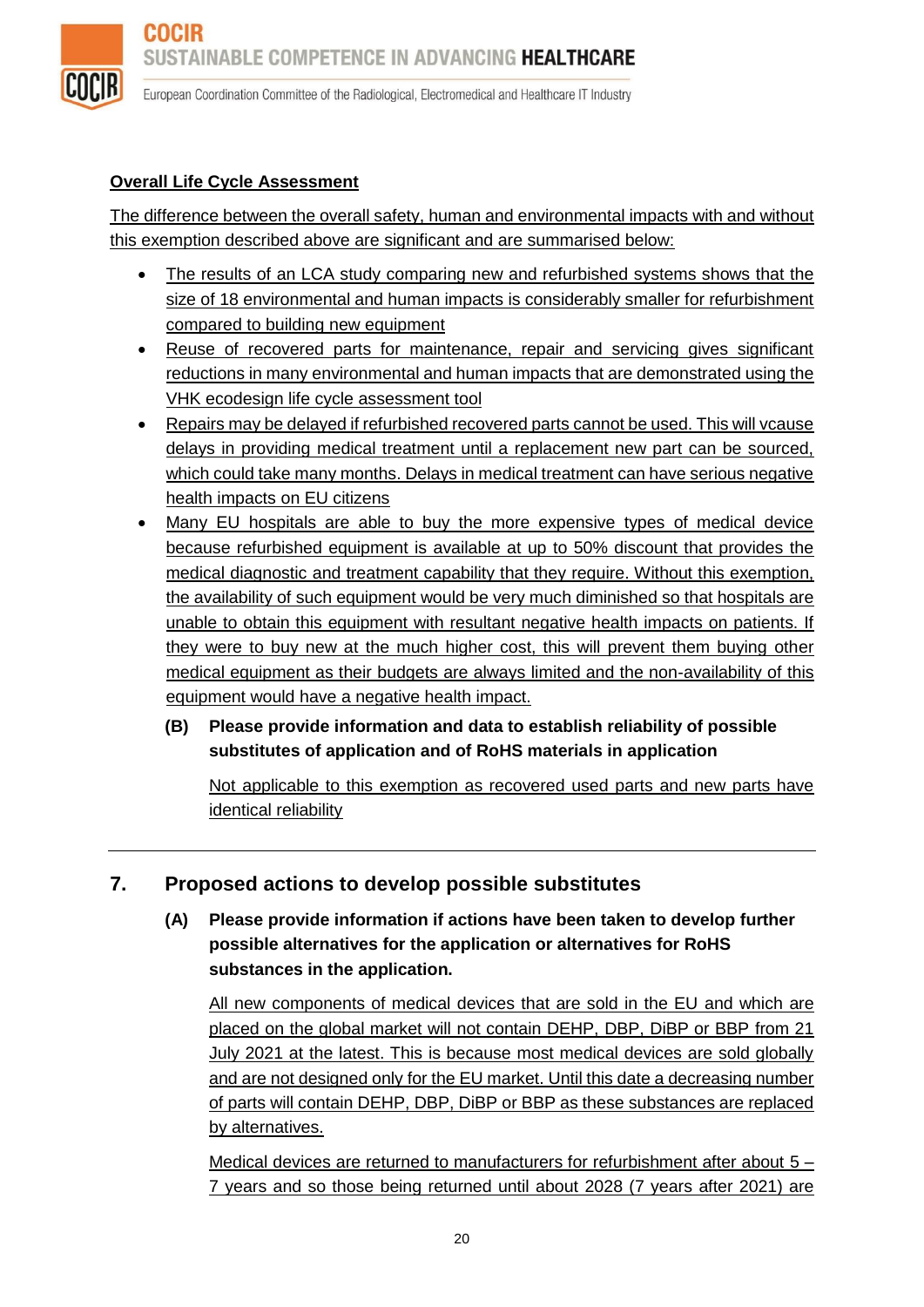

likely to contain DEHP, DBP, DiBP or BBP in component parts that might be recovered for reuse, although in gradually decreasing quantities over this period.

**(B) Please elaborate what stages are necessary for establishment of possible substitute and respective timeframe needed for completion of such stages.**

Substitutes will be available for use in new medical devices by 21 July 2021. Medical equipment placed on the market before 21 July 2021 that contain DEHP, DBP, DiBP or BBP are likely to reach first user end of life until about 2028 at the latest and so any parts recovered after this date are much less likely to contain DEHP, DBP, DiBP or BBP.

# **8. Justification according to Article 5(1)(a):**

### **(A) Links to REACH: (substance + substitute)**

1) Do any of the following provisions apply to the application described under (A) and (C)?

 $\boxtimes$  Authorisation – DEHP, DBP, DiBP and BBP are SVHCs in Annex XIV. However, these substances are no longer used in the EU to manufacture parts of medical devices. Parts either have already been made and are in use and will be reused in the future. Parts may be made outside of the EU until 2021

- $\boxtimes$  SVHC
- $\boxtimes$  Candidate list
- **Proposal inclusion Annex XIV**
- $\boxtimes$  Annex XIV

 $\boxtimes$  Restriction

 $\boxtimes$  Annex XVII – restricted only in childrens' and childcare products so not applicable

 $\boxtimes$  Registry of intentions – a restriction on materials with prolonged skin contact has been proposed. Most parts of medical devices do not have prolonged or frequent skin contact and so would be out of scope. If this restriction enters force in the future, any parts which have PVC that may be used with prolonged skin contact will not be reused.

 $\boxtimes$  Registration – All four phthalates have been registered in the EU.

DBP - <https://echa.europa.eu/registration-dossier/-/registered-dossier/14862>

DiBP - [https://echa.europa.eu/registration-dossier/-/registered](https://echa.europa.eu/registration-dossier/-/registered-dossier/13519)[dossier/13519](https://echa.europa.eu/registration-dossier/-/registered-dossier/13519)

DEHP - [https://echa.europa.eu/registration-dossier/-/registered](https://echa.europa.eu/registration-dossier/-/registered-dossier/15358)[dossier/15358](https://echa.europa.eu/registration-dossier/-/registered-dossier/15358)

BBP - <https://echa.europa.eu/registration-dossier/-/registered-dossier/12721>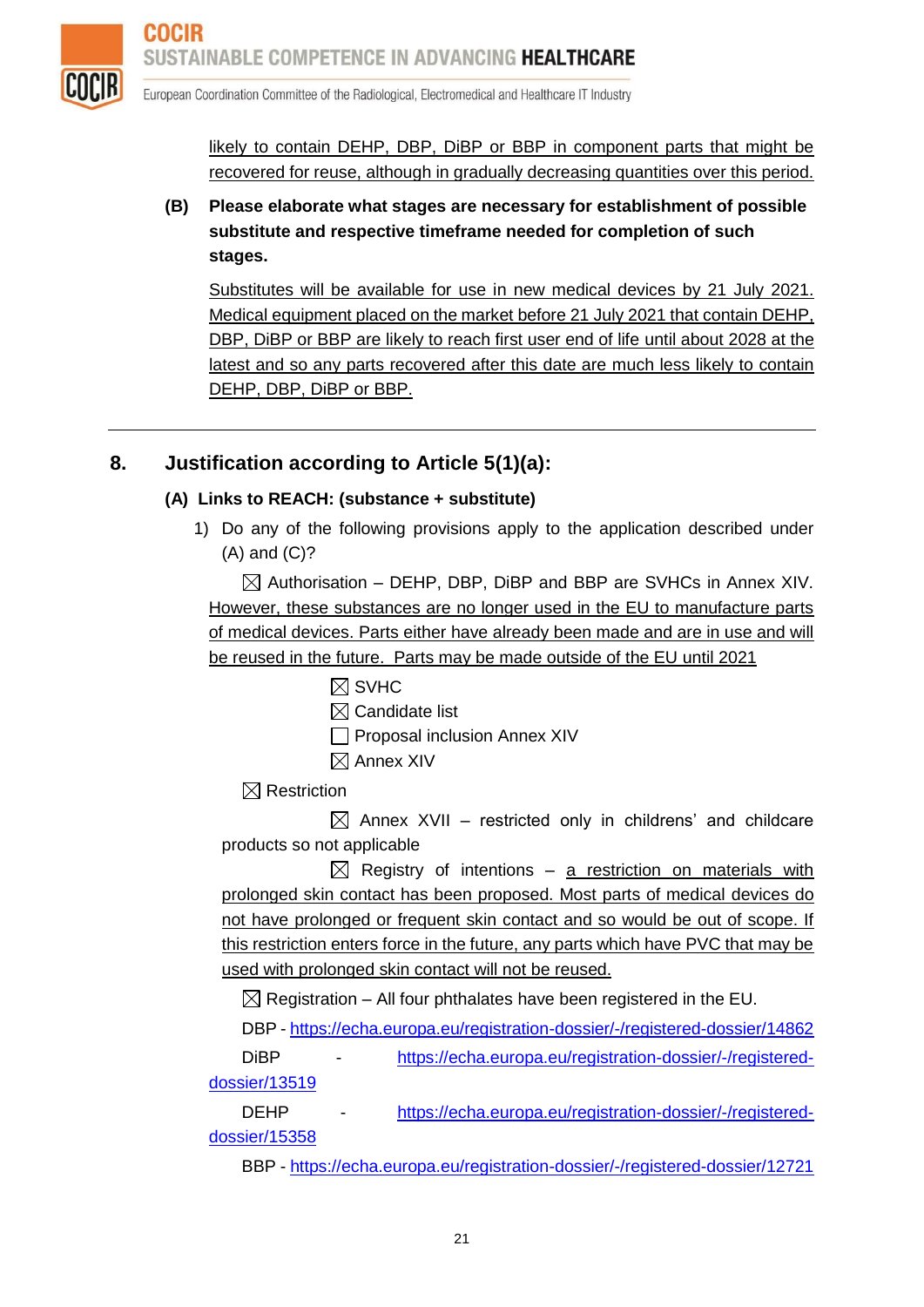

2) Provide REACH-relevant information received through the supply chain. Name of document:

#### **(B) Elimination/substitution:**

- 1. Can the substance named under 4.(A)1 be eliminated?
	- Yes. Consequences?
	- $\boxtimes$  No. Justification: Large overall negative environmental and

health impact

- 2. Can the substance named under 4.(A)1 be substituted?
	- $\Box$  Yes.
- $\Box$  Design changes:
- $\Box$  Other materials:
- $\Box$  Other substance:

 $\boxtimes$  No.

Justification: Large overall negative environmental and

health impact

- 3. Give details on the reliability of substitutes (technical data + information): Not applicable
- 4. Describe environmental assessment of substance from 4.(A)1 and possible substitutes with regard to
	- 1) Environmental impacts: See section 6 above
	- 2) Health impacts: See section 6 above
	- 3) Consumer safety impacts: Parts made with phthalates and alternatives must be equally safe to enable manufacturers to obtain Notified Body approval of medical devices, as required by the Medical Devices Regulation. The only potential negative consumer safety impact would be if there are delays in repair of non-functioning medical devices due to delays in sourcing new parts if refurbished parts cannot be used. Delays in provision of medical treatment can have serious consequences.
- $\Rightarrow$  Do impacts of substitution outweigh benefits thereof? Yes, see section 6 Please provide third-party verified assessment on this:

Submitted as separate document

#### **Availability of substitutes:**

a) Describe supply sources for substitutes: New parts are made by the same manufacturers as those that make medical devices until production of the